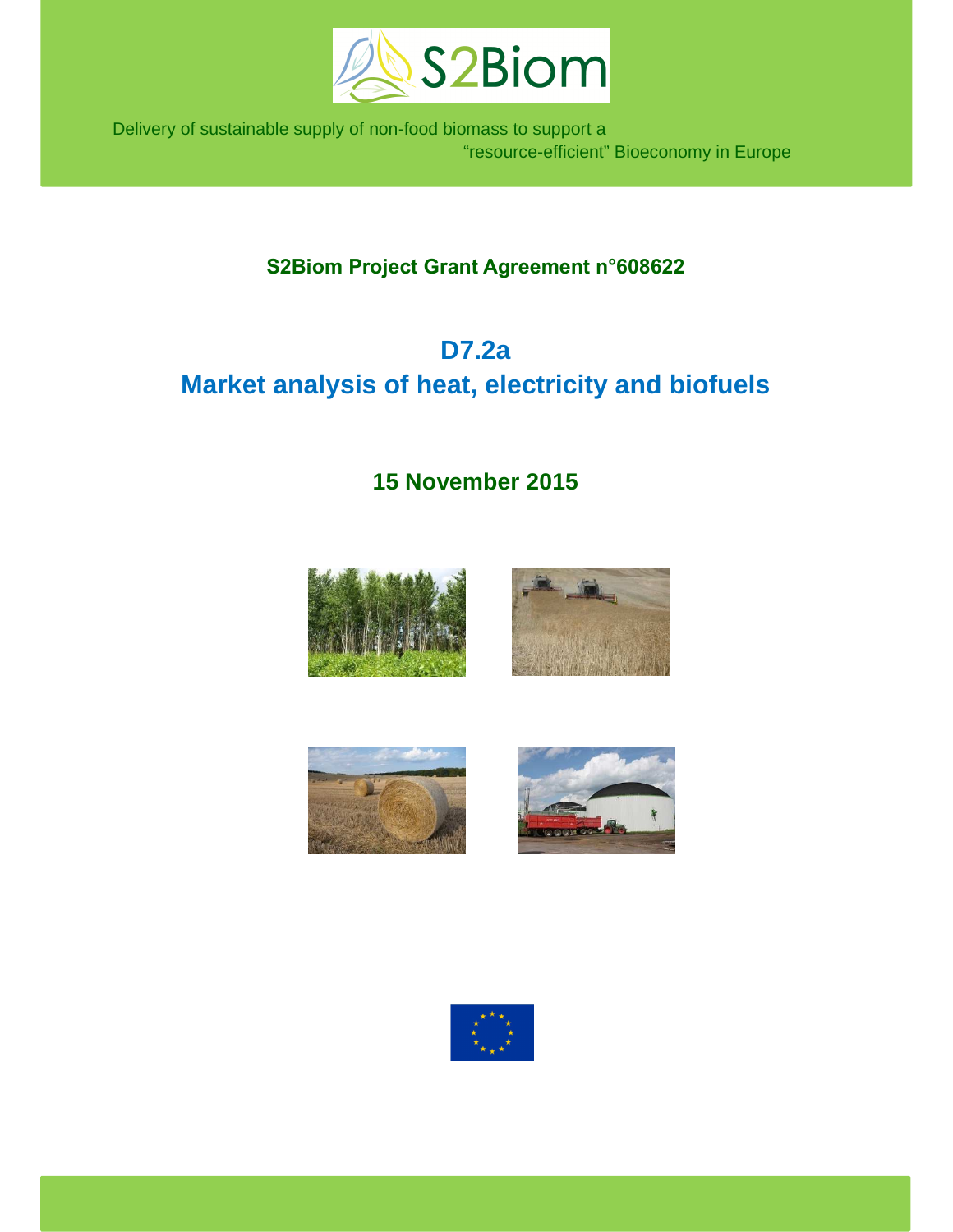

# **About S2Biom project**

The S2Biom project - Delivery of sustainable supply of non-food biomass to support a "resource-efficient" Bioeconomy in Europe - supports the sustainable delivery of nonfood biomass feedstock at local, regional and pan European level through developing strategies, and roadmaps that will be informed by a "computerized and easy to use" toolset (and respective databases) with updated harmonized datasets at local, regional, national and pan European level for EU-28, Western Balkans, Moldova, Turkey and Ukraine. Further information about the project and the partners involved are available under www.s2biom.eu.

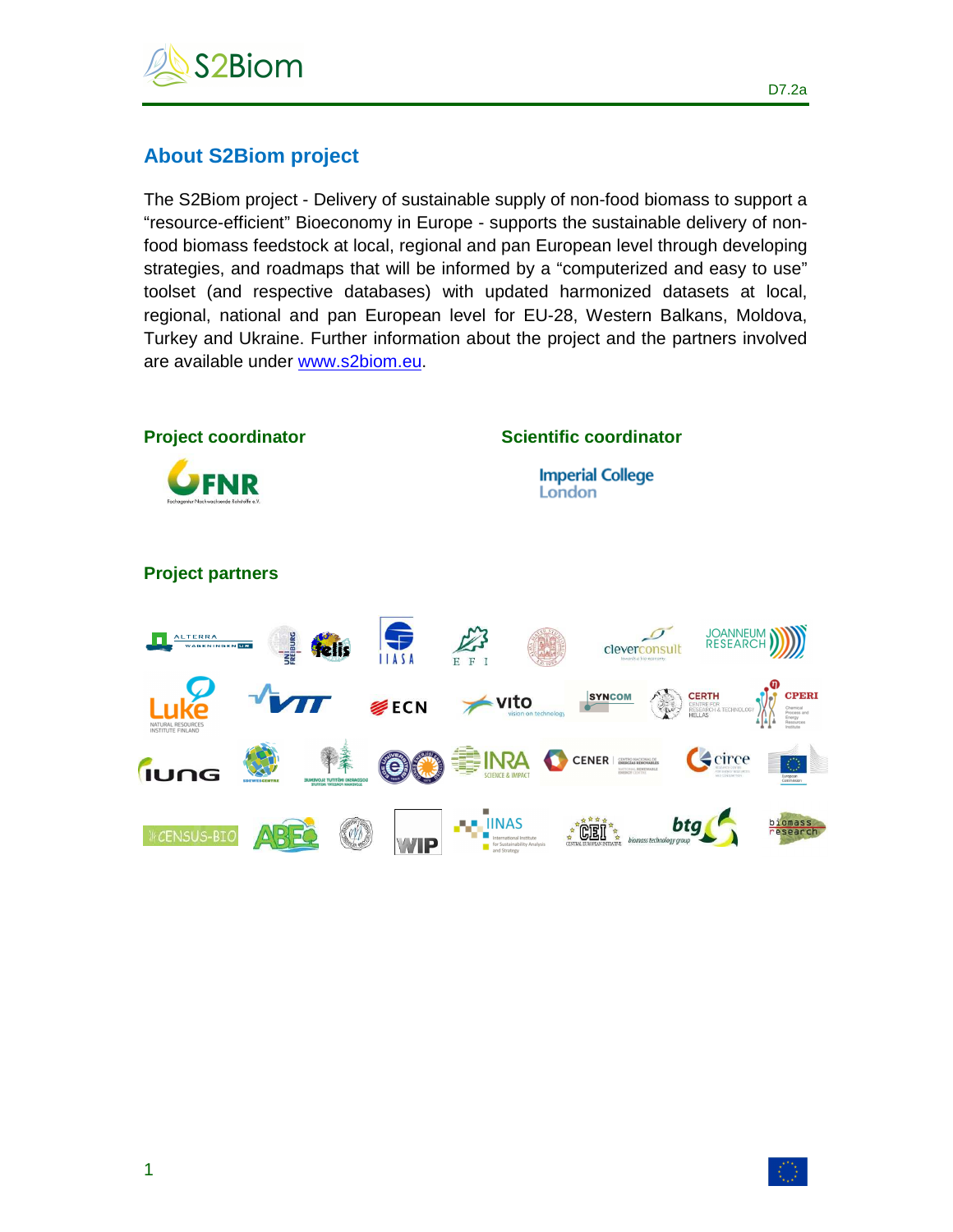

# **About this document**

This report corresponds to D7.2 'Markets for bio-based industry, including biochemical and bioplastics' of S2Biom. It has been prepared by:

| Due date of deliverable: | 2015-11-30 |
|--------------------------|------------|
| Actual submission date:  | 2015-11-15 |
| Start date of project:   | 2013-01-09 |
| l Duration:              | 36 months  |

| Work package             |                |
|--------------------------|----------------|
| <b>Task</b>              |                |
| Lead contractor for this | <b>ECN</b>     |
| deliverable              |                |
| <b>Editor</b>            |                |
| <b>Authors</b>           | Carolien Kraan |
| <b>Quality reviewer</b>  | Marc Londo     |

|                 | Dissemination Level                                                                    |  |  |  |  |  |
|-----------------|----------------------------------------------------------------------------------------|--|--|--|--|--|
| PU              | <b>Public</b>                                                                          |  |  |  |  |  |
| $\overline{PP}$ | Restricted to other programme participants (including the Commission Services)         |  |  |  |  |  |
| <b>RE</b>       | Restricted to a group specified by the consortium (including the Commission Services): |  |  |  |  |  |
| <b>CO</b>       | Confidential, only for members of the consortium (including the Commission Services)   |  |  |  |  |  |

This project is co-funded by the European Union within the 7th Frame Programme. Grant Agreement n°608622. The sole responsibility of this publication lies with the author. The European Union is not responsible for any use that may be made of the information contained therein.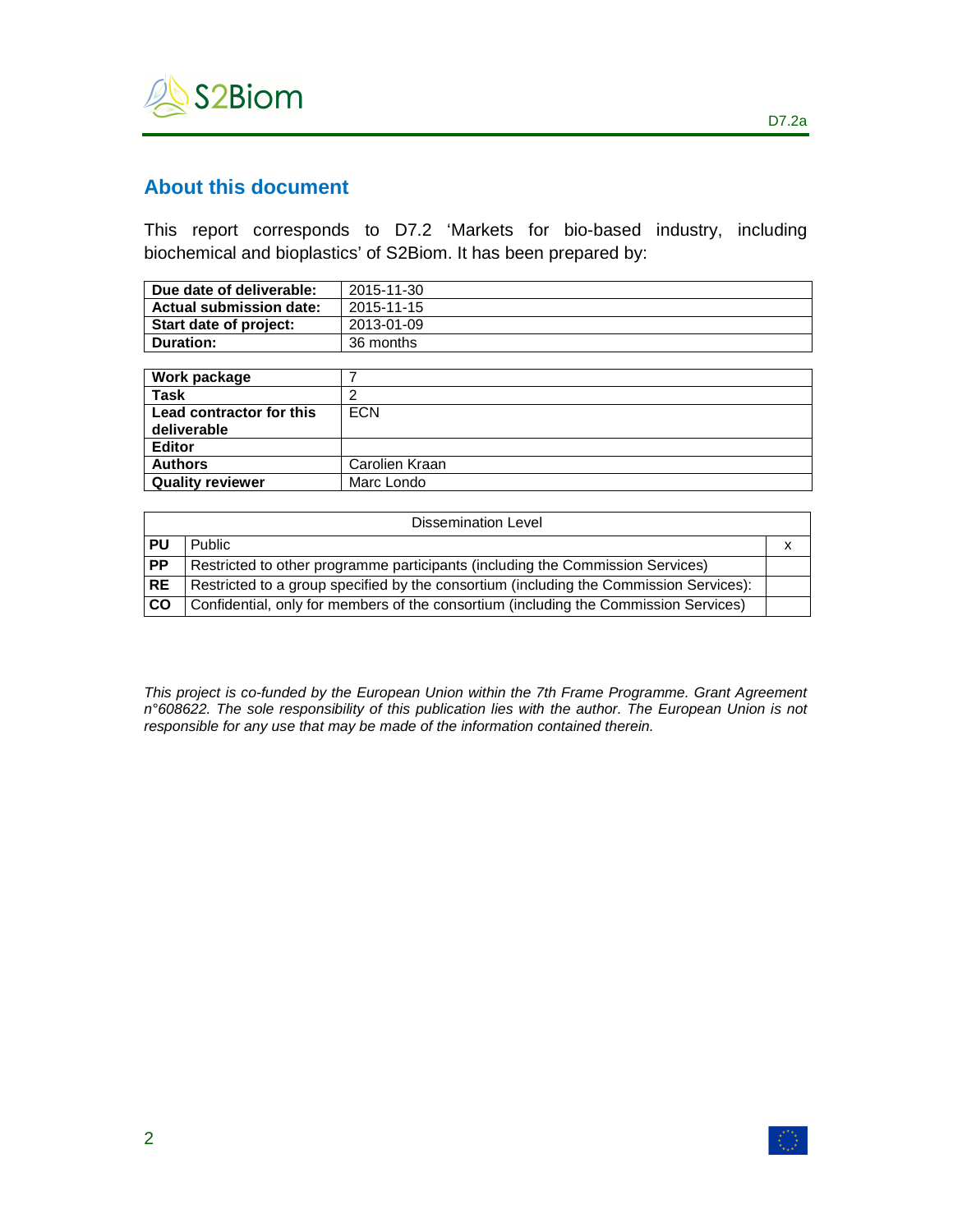

## **Executive summary**

The main aim of the S2Biom project is to support the sustainable delivery of non-food biomass feedstock at local, regional and pan European level through developing strategies and roadmaps that will be informed by a "computerized and easy to use" toolset (and respective databases) with updated harmonized datasets at local, regional, national and pan European level for EU28, Western Balkans, Moldova, Turkey and Ukraine. The research work foreseen will cover the whole biomass delivery chain from primary biomass to end-use of non-food products and from logistics, pre-treatment to conversion technologies.

As a part of this the S2Biom project explore perspectives for producing energy and materials from lignocellulosic biomass. The crucial general question to be addressed in WP7 is under which conditions there will be sufficient biomass to meet the EU renewable energy objectives (and the role biomass has to play in that) and provide a good feedstock basis for novel bio-based chemicals and materials. An element in WP7 is an analysis of the markets for bio-based industries. This task builds further on techno-economic data collected in WP2 and provides additional relevant information for the integrated assessment of tasks 7.3-5. For the market analysis 10 PMCs (product-market combinations) were identified as possible significant consumers of biomass resources in the Pan-European area, see list on the next page. The focus will be to quantify the demand for biomass feedstock for these PMCs in in 2020 and 2030.

The PMCs that will be discussed in this market review will be a part of the deliverable and include the PMCs 1 Heat, 2 Electricity, and 3 (Advanced) Biofuels.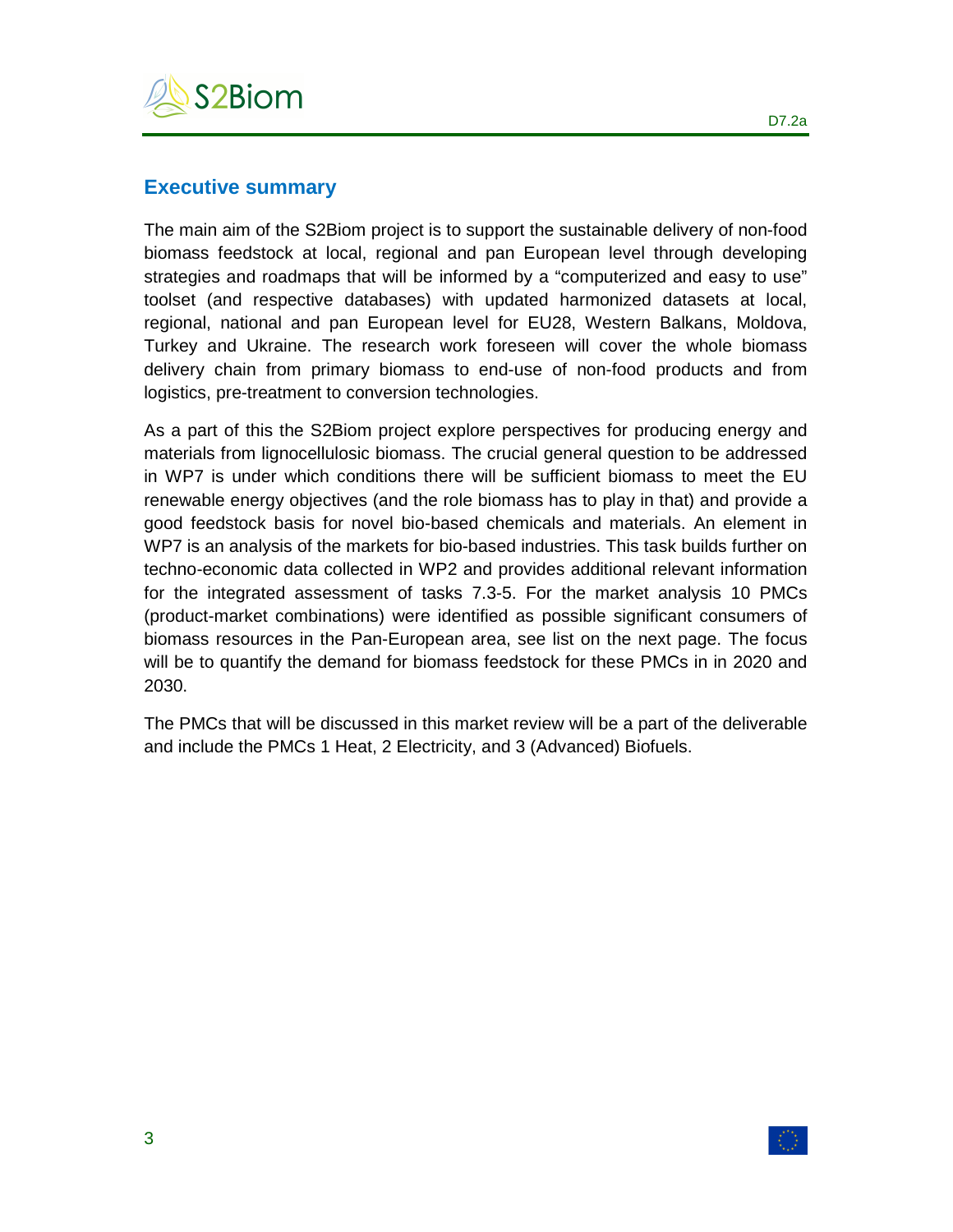

# The PMCs considered in the market review

- 1 Heat
- 2 Electricity
- 3 (Advanced) biofuels
- 4 C6 chemistry
- 5 C5 chemistry
- 6 Bio-methane
- 7 Aromatics
- 8 Methanol
- 9 Hydrogen
- 10 Ethylene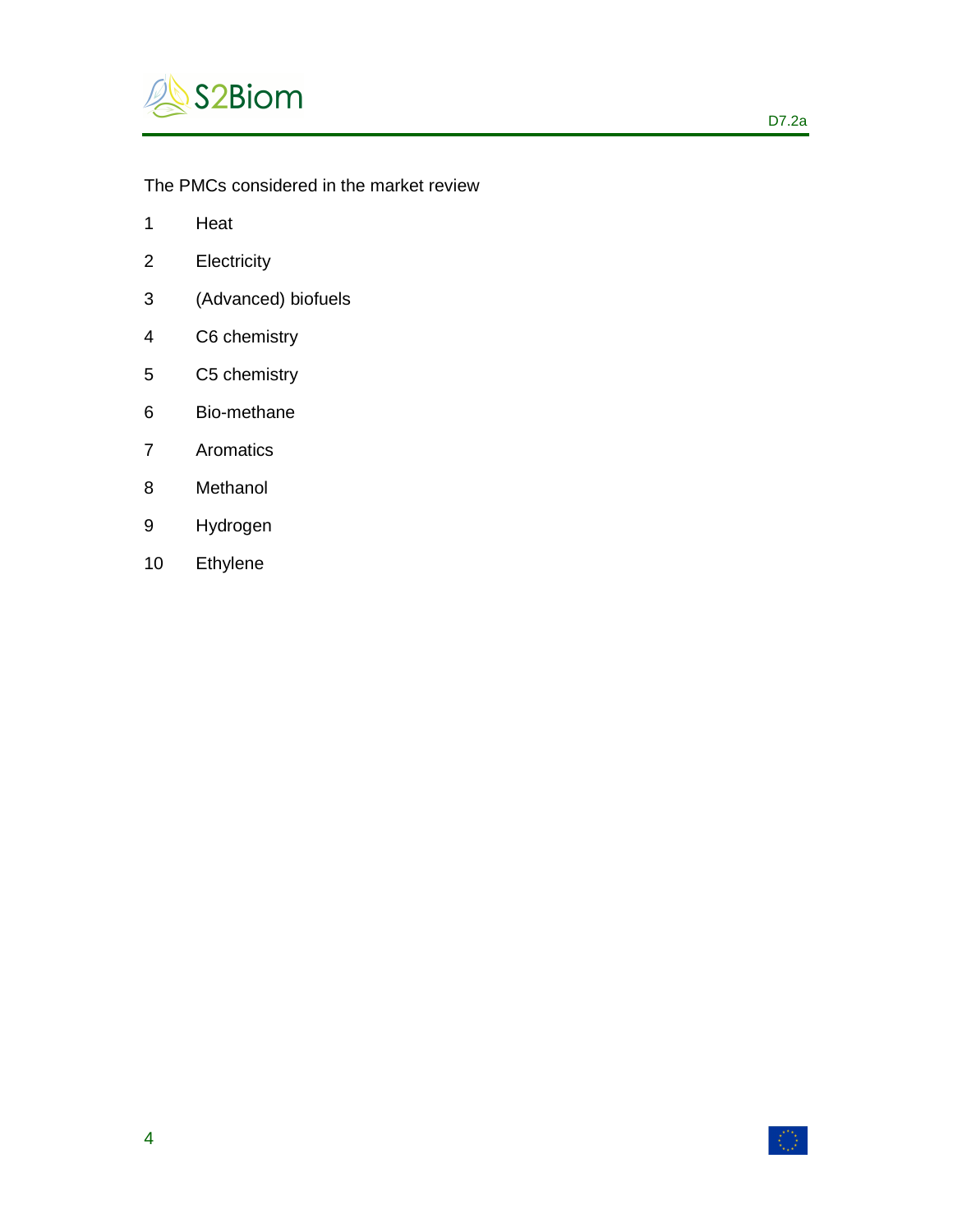

# **Table of contents**

| 1. |        |  |
|----|--------|--|
| 2. |        |  |
|    | 2.1.   |  |
|    | 2.2.   |  |
|    | 2.2.1. |  |
|    | 2.2.2. |  |
|    | 2.2.3. |  |
|    | 2.3.   |  |
|    | 2.4.   |  |
|    | 2.4.1. |  |
|    |        |  |
| 3. |        |  |
|    | 3.1.   |  |
|    | 3.2.   |  |
|    | 3.2.1. |  |
|    | 3.2.2. |  |
|    | 3.2.3. |  |
|    | 3.3.   |  |
|    | 3.4.   |  |
|    |        |  |
| 4. |        |  |
|    | 4.1.   |  |
|    | 4.2.   |  |
|    | 4.2.1. |  |
|    | 4.2.2. |  |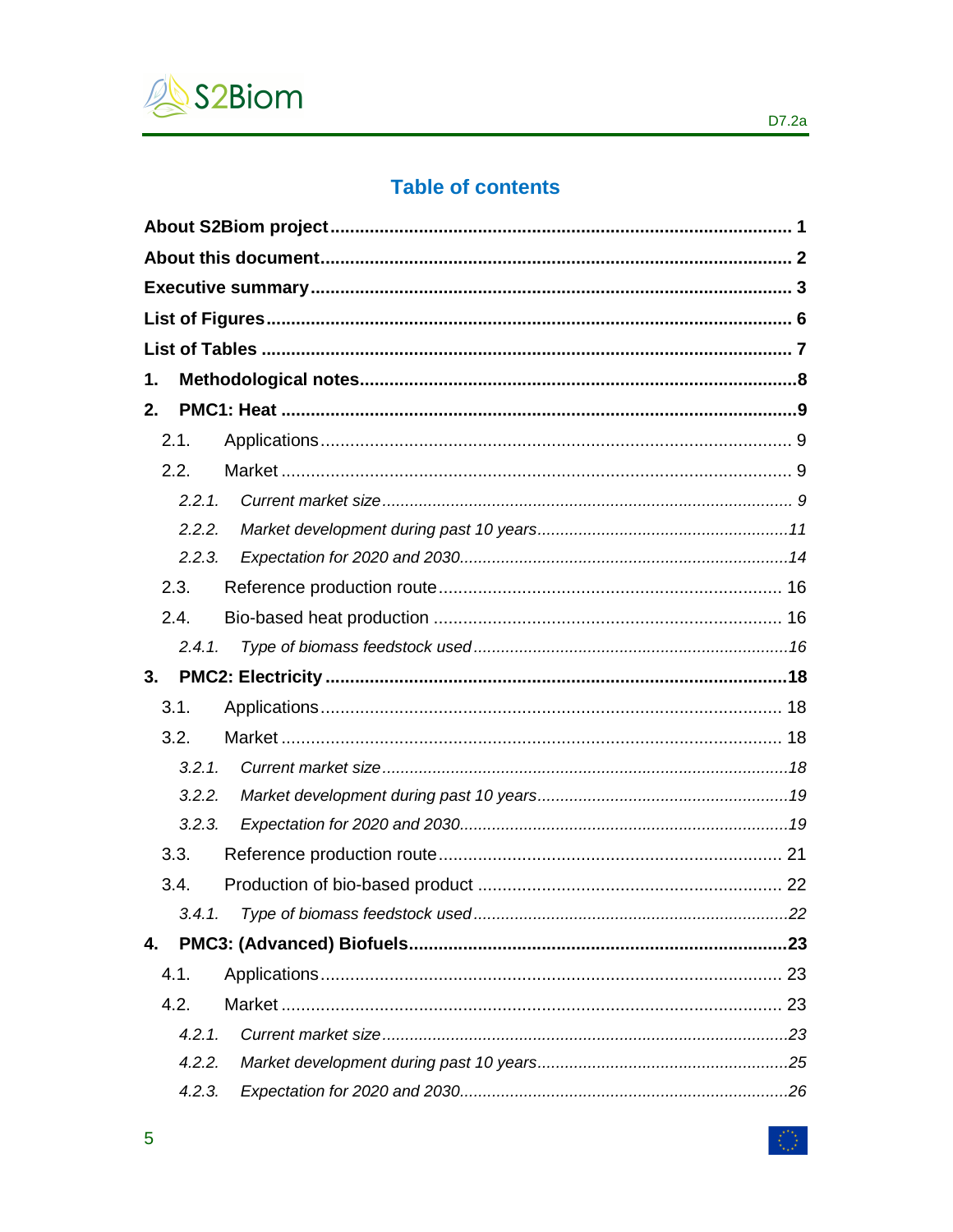

|     | 4.3.   |  |
|-----|--------|--|
|     | 4.4.   |  |
|     | 4.4.1. |  |
|     |        |  |
|     |        |  |
|     |        |  |
| 5.  |        |  |
|     |        |  |
| 1.1 |        |  |
| L2  |        |  |
| 1.3 |        |  |
|     |        |  |

# **List of Figures**

| Figure 1: Consumption of heat from biomass resources in 2015 (in PJ)  10<br>Figure 2: Share of heat demand from biomass resources by sector in 2015 in the |
|------------------------------------------------------------------------------------------------------------------------------------------------------------|
|                                                                                                                                                            |
| Figure 3: Historical development in heat demand from biomass sources (in PJ)  12                                                                           |
|                                                                                                                                                            |
| Figure 5: Total demand for heat from biomass resources in the entire region (in PJ)                                                                        |
|                                                                                                                                                            |
| Figure 6: Heat demand from biomass resources until 2030 in all countries in the                                                                            |
|                                                                                                                                                            |
| Figure 7: Expected changes in heat demand from biomass resources per sector (in                                                                            |
|                                                                                                                                                            |
| Figure 8: Sources of biomass in all regions (in PJ), except Moldova and Ukraine. Grid                                                                      |
| and non-grid are terms used in the original source (Green-X, 2014) 17                                                                                      |
|                                                                                                                                                            |
| Figure 10: Production of electricity from biomass resources over the past ten years in                                                                     |
|                                                                                                                                                            |
| Figure 11: Change in production of electricity from biomass resources in the entire                                                                        |
|                                                                                                                                                            |
| Figure 12: Expected changes in electricity production from biomass resources per                                                                           |
|                                                                                                                                                            |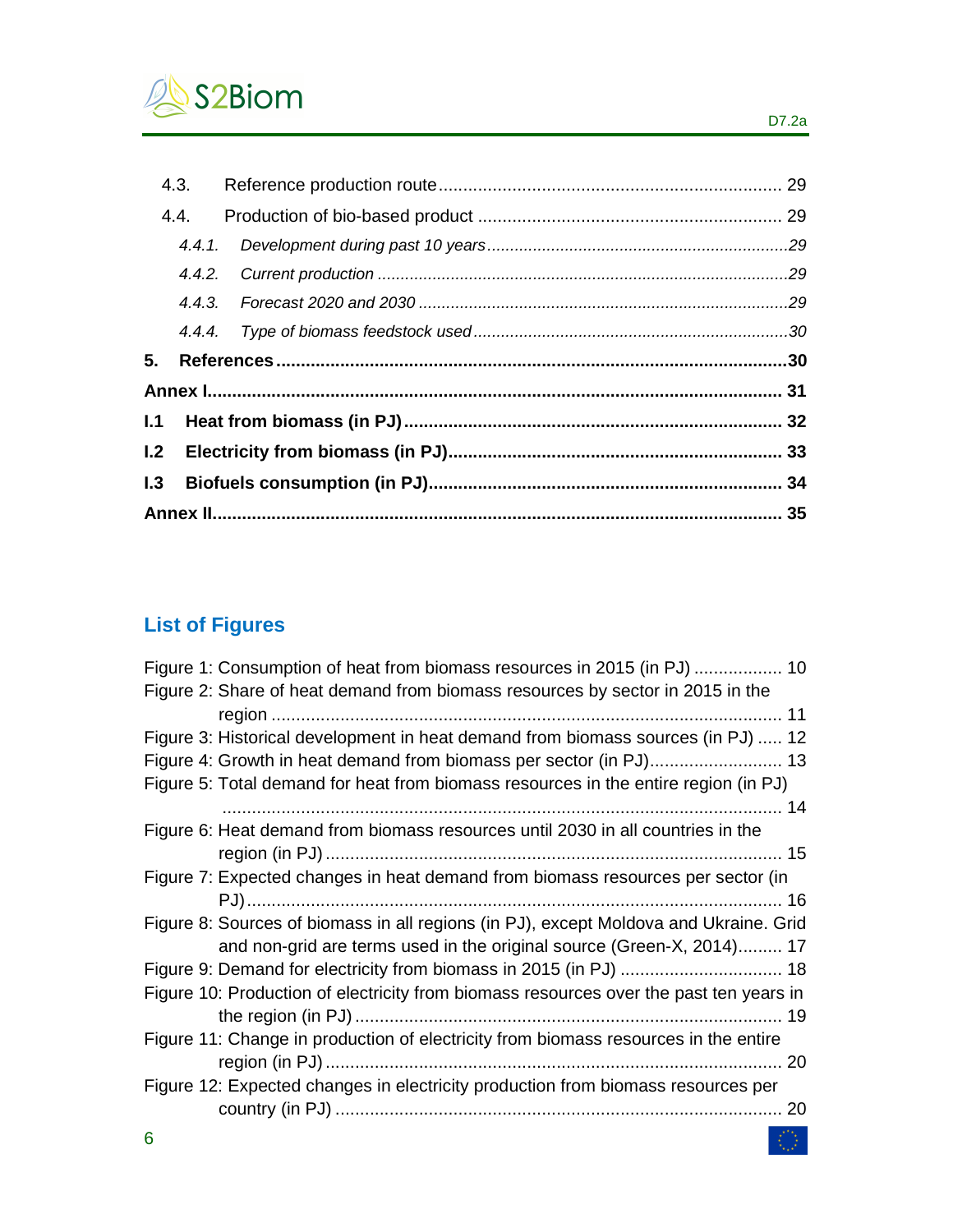

| Figure 13: Electricity consumption by source for the EU28. Source: Eurostat, 2012 21 |    |
|--------------------------------------------------------------------------------------|----|
| Figure 14: Division of all RES electricity in the total region (excl. Moldova and    |    |
|                                                                                      |    |
| Figure 15: Resources used for the production of bio-electricity in 2020. Source:     |    |
|                                                                                      | 22 |
|                                                                                      |    |
| Figure 17: Percentage of biofuels in the EU28 in 2015. Source: EC, 2013  25          |    |
| Figure 18: Production of biofuels in the region over the last ten years (in PJ) 25   |    |
| Figure 19: Biofuel consumption in the region over the past ten years (in PJ)         | 26 |
|                                                                                      |    |
| Figure 21: Expected change in biofuel consumption per country (in PJ)  27            |    |
| Figure 22: Division of biofuel consumption by production source and generation       |    |
| (excluding Moldova and Ukraine), source Green-X 28                                   |    |
| Figure 23: Shares of second generation biofuels in the 2020 target. Source:          |    |
|                                                                                      | 28 |
| Figure 24: Future production of second generation biofuels in the region (in PJ)     |    |
|                                                                                      |    |

# **List of Tables**

Table 1: Share of decentralised consumption of heat from biomass resources ....... 15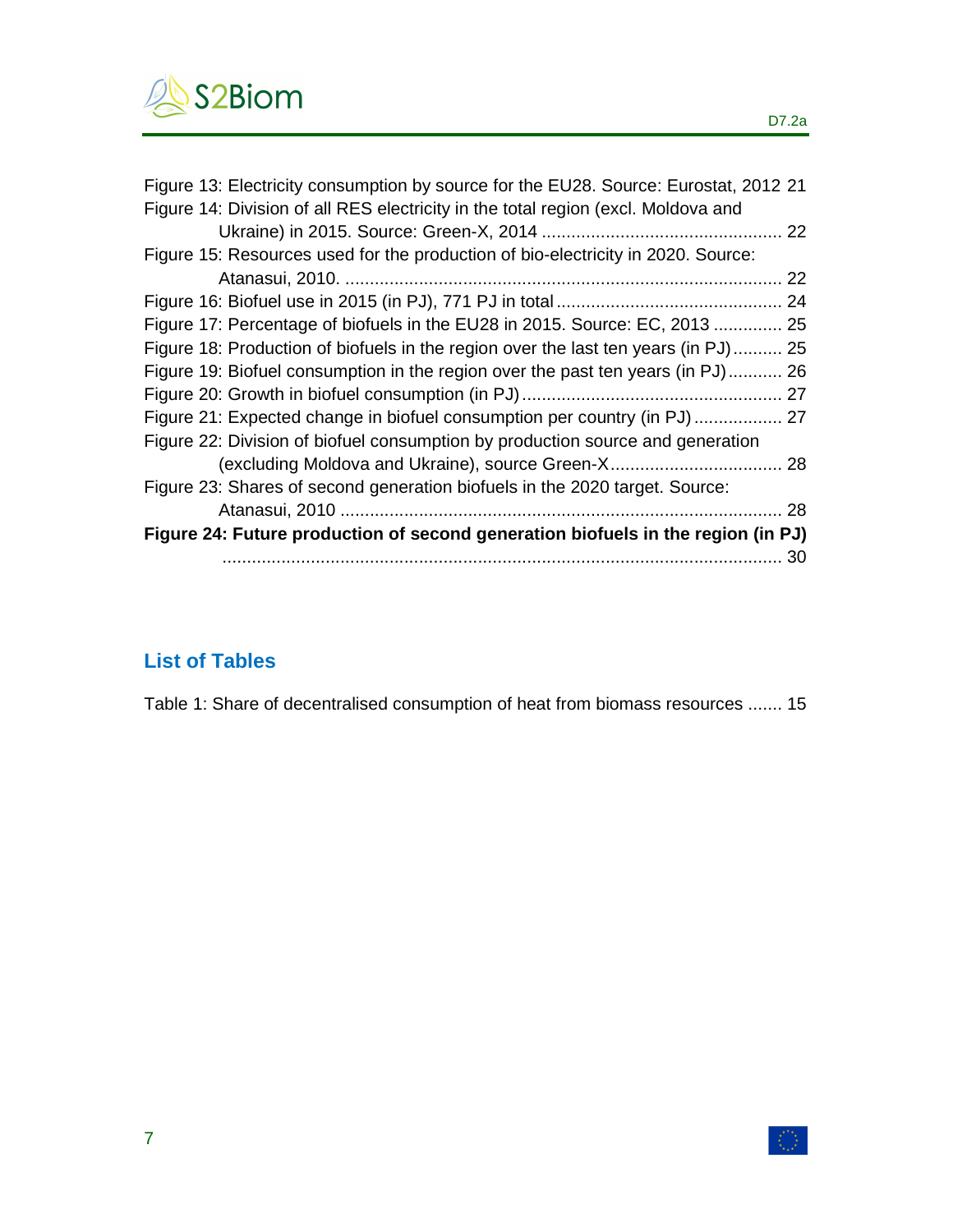

# **1. Methodological notes**

When referring to different countries, we make use of the country codes as used by the European Commission, which can be found in Annex II.

#### **Data 2005**

For all countries historical data as used in the National Renewable Energy Action Plans (NREAPs) was used for the year 2005.

#### **Data 2010**

For all countries included in this research for the year 2010 data was sourced from a variety of sources, such as national statistics, Eurostat, the EU Energy, Transport and GHG Emissions Trends to 2050 – reference scenario 2013 (EC, 2013), or the NREAPs when no other data was available.

## **Data 2015 and beyond**

The future projections on bioenergy consumption in these three PMCs are based on data from the Green-X model as used in the FP7 project BETTER (Bringing Europe and Third countries Together through renewable EneRgies) (Green-X, 2014). For this use was made of the scenario with a 27% RES target in the EU and Energy Committee countries, assuming Turkey would not become an EU member nor Energy Community (EnC) affiliate (thus having a weaker RES target), and with cooperation within the EU possible, but no cooperation between the EU28 and non-EU28 countries (specific name of the scenario: Default-TRLowAmbition(weak)).

For Moldova and Ukraine, who were not part of the Green-X modelling, use was made of data from their respective National Renewable Energy Action Plans (NREAPs). This was further extrapolated to 2030 using the average growth in EU13 countries (Bulgaria, Cyprus, Czech Republic, Estonia, Croatia, Hungary, Lithuania, Latvia, Malta, Poland, Romania, Slovenia, and Slovakia).

For the year 2015 a combination was made between the data available from the same sources as 2010 data and the Green-X modelling data. Most often either of the two data options was chosen in order to create a growth as smooth as possible between the historical data and the future projections. In rare cases taking the average of the two data points resulted in a much smoother growth line and was thus chosen. Only in PMC3: (Advanced) Biofuels Green-X data is also used for 2010 for some countries when this helps smooth the growth trend.

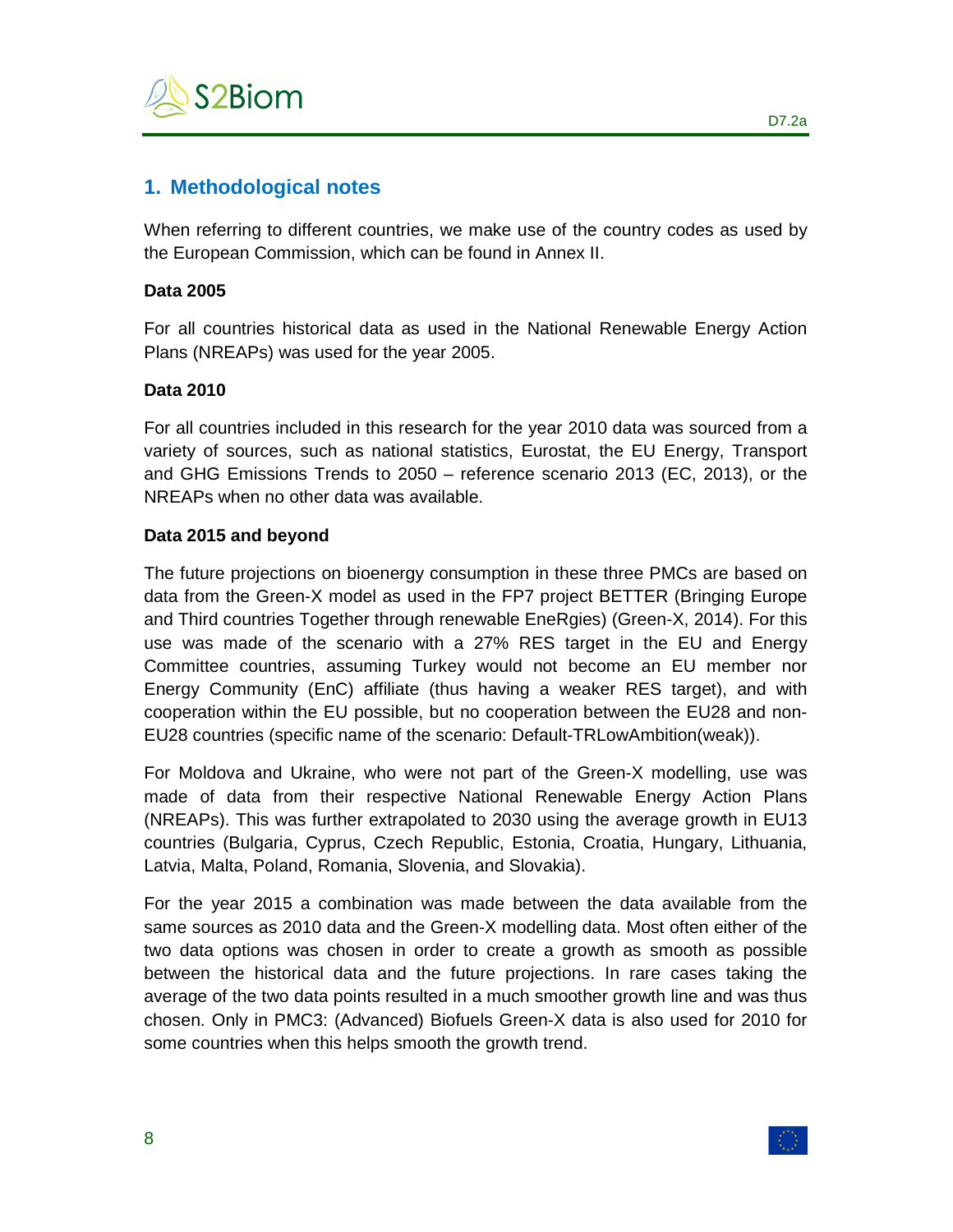

# **2. PMC1: Heat**

## **2.1. Applications**

Heat is generally divided into three sectors:

- 1) Heat demand by households: this includes mainly low temperature (< 100°C) heating for purposes such as space heating, water heating, cooking and some air conditioning.
- 2) Heat demand for services: this includes mainly space heating and cooling (low temperature  $< 100^{\circ}$ C)
- 3) Heat demand in industry: this heat is used in industrial processes and is generally of higher temperature.

Furthermore, it can be divided into two categories regarding its supply:

- 1) Centralised: meaning that the heat is generated in a central facility and then brought to the consumer through a grid. For example district heating or CHP.
- 2) Decentralised: use of biomass in small-scale applications not connected to a grid. For example in wood stoves for space heating in households.

## **2.2. Market**

#### **2.2.1. Current market size**

The current market size in this section refers to the consumption of heat from biomass resources and not to the total demand for heat per country. The current market size for heat from biomass resources is shown in Figure 1.

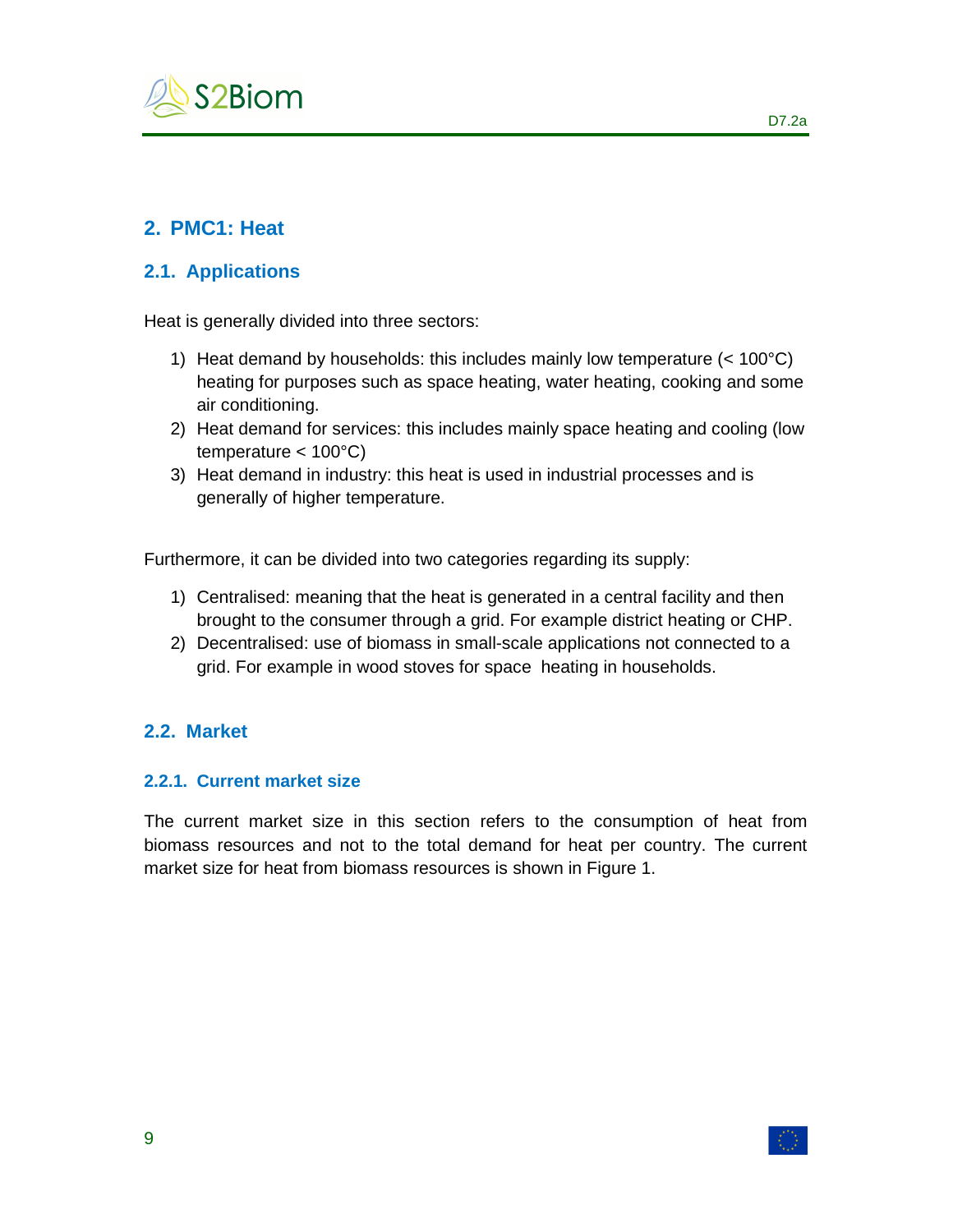



**Figure 1: Consumption of heat from biomass resources in 2015 (in PJ)** 

#### **Centralised vs. decentralised**

10 Regarding centralised vs. decentralised biomass used for heat purposes in both the West Balkan region (excl. Croatia) and Turkey the demand for biomass for heating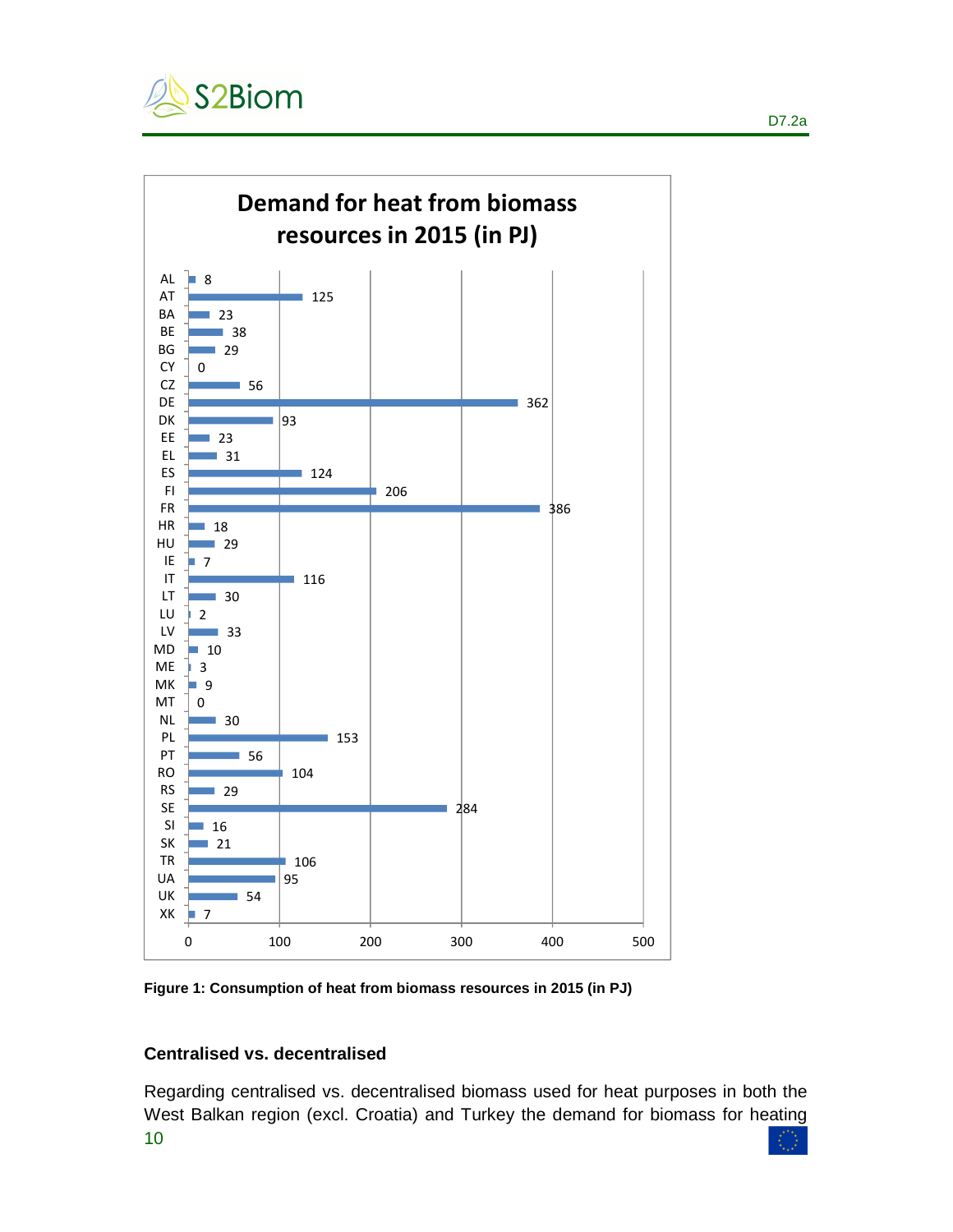

purposes is for 98% met by decentralised installations. In the EU28 this is 68%. For the entire region 71% of the heat demand from biomass resources is supplied via decentralised technologies. No data is available for Moldova and Ukraine.

#### **Demand by sector**

In the region about half of heat demand from biomass resources stems from the household sector, see Figure 2. More than a third of the consumption is used for industrial purposes and the demand for heat from biomass in the service sector is 12%.



**Figure 2: Share of heat demand from biomass resources by sector in 2015 in the region** 

## **2.2.2. Market development during past 10 years**

Although overall the demand for heat from biomass resources increased from 2178 PJ in 2005 to 2715 PJ in 2015 in the region, not in all countries the demand has grown. For example in Bulgaria the demand was rather stable, Finland saw a drop in 2010 but returned to slightly above 2005 figures in 2015, and in Portugal and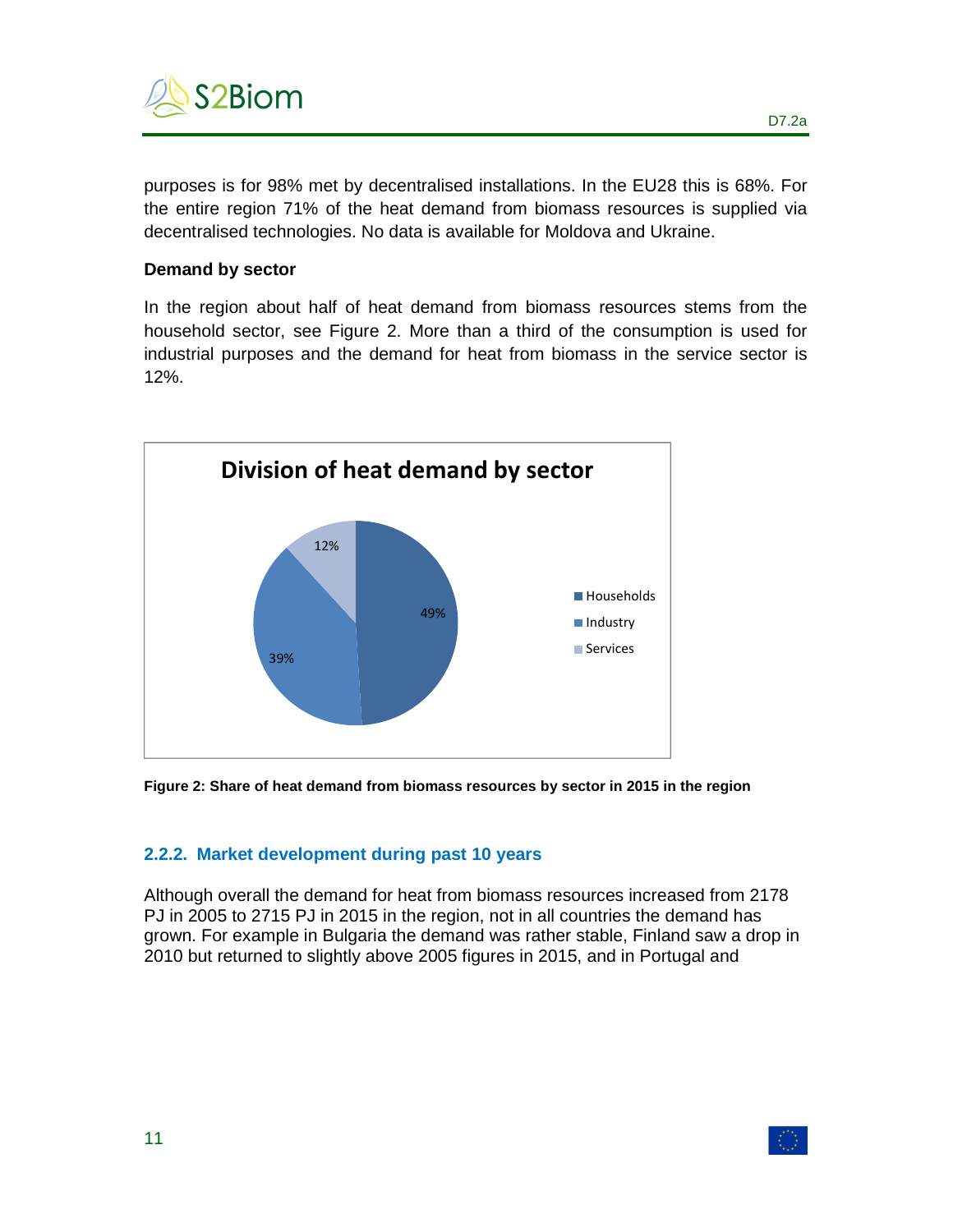



Romania demand saw a decrease during the past 10 years. For all countries, see



**Figure 3: Historical development in heat demand from biomass sources (in PJ)** 

In the region the demand for heat from biomass in all three sectors, residential, industrial and services has increased over the last ten years, see Figure 4. In the sector industry the increase was the biggest, as the sector demand doubled between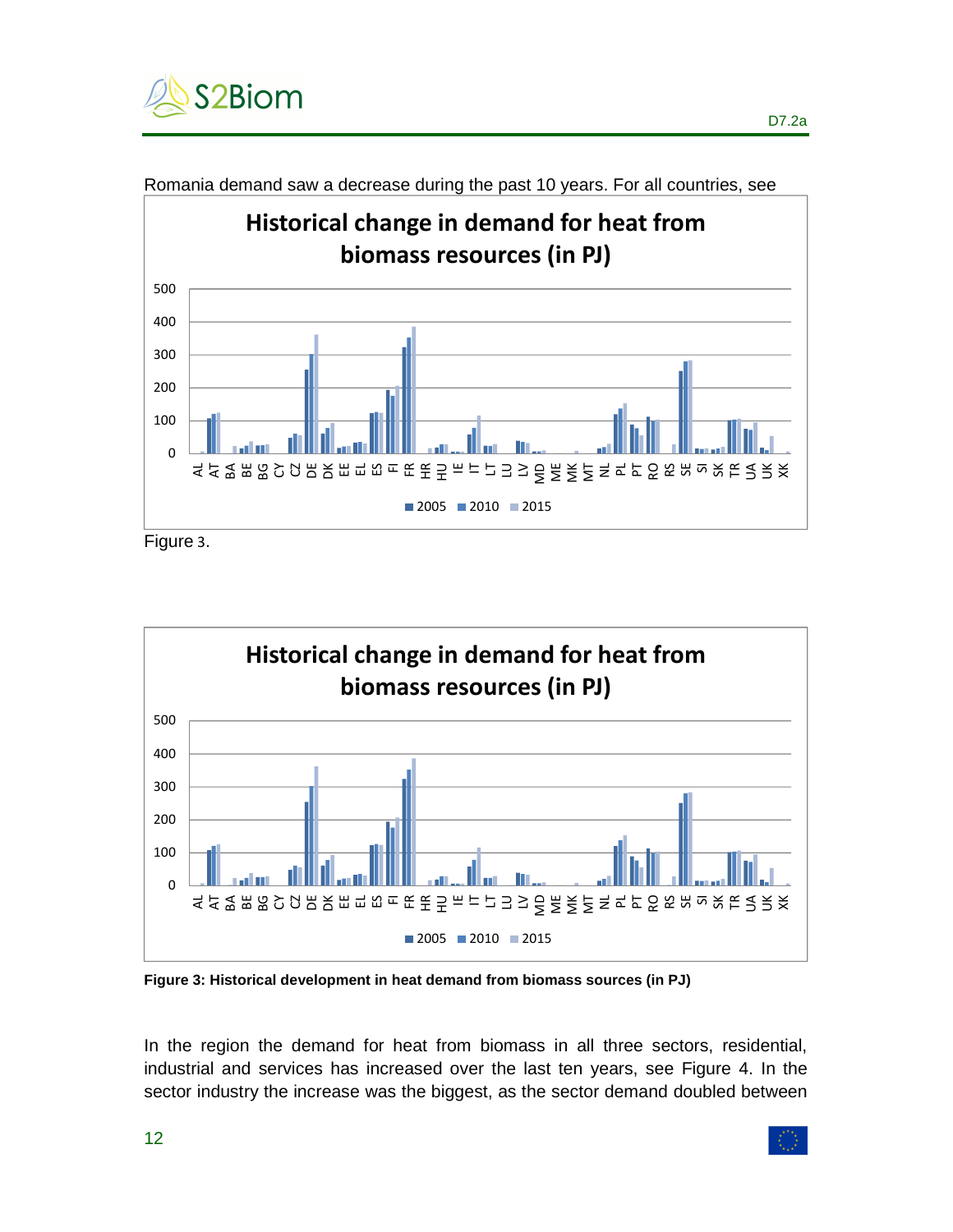

2005 and 2015. For households and services the growth was much more modest and remained close to 10% over 10 years.



**Figure 4: Growth in heat demand from biomass per sector (in PJ)**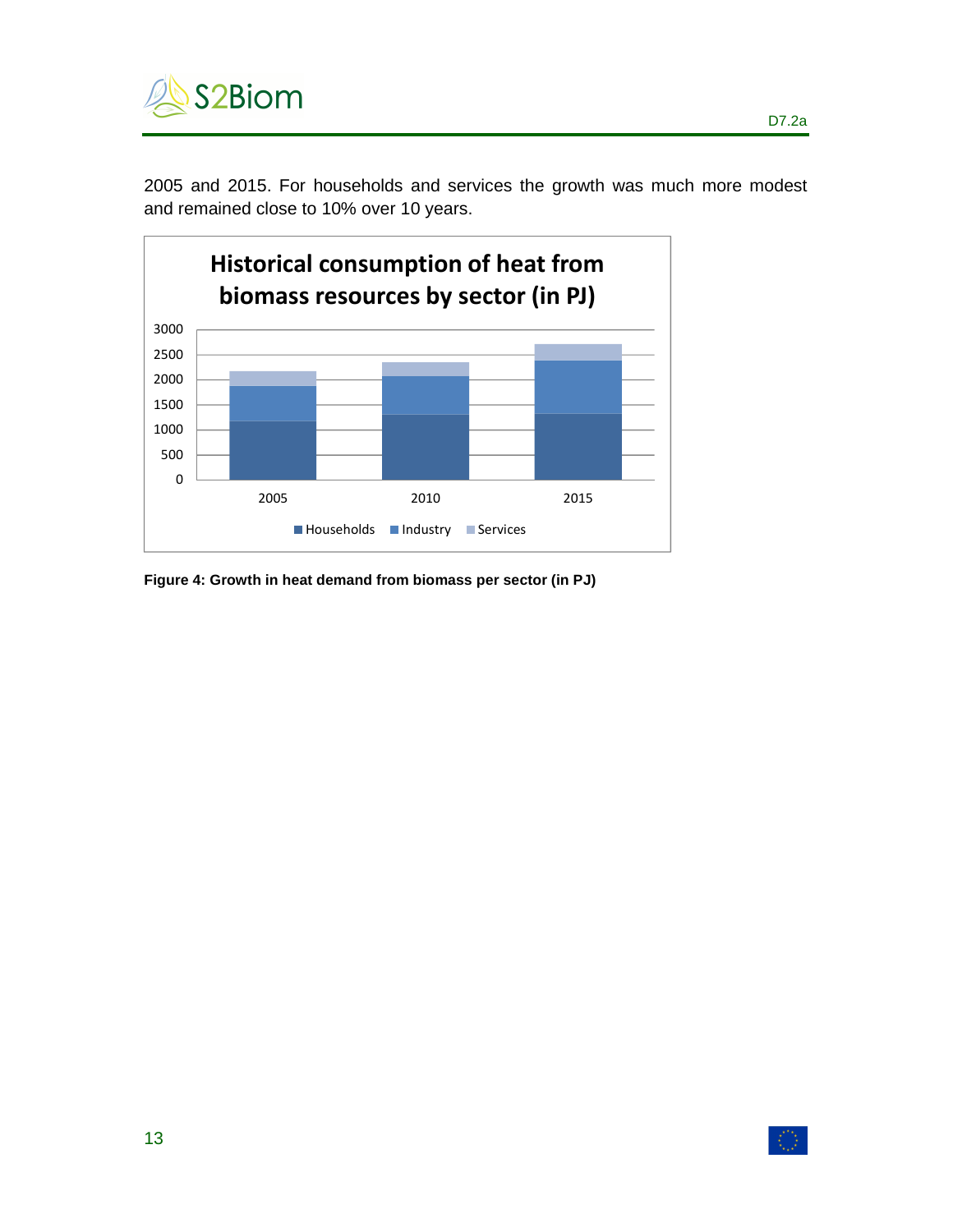

#### **2.2.3. Expectation for 2020 and 2030**

According to the projections from the Green-X model the overall demand for heat from biomass resources is expected to increase significantly between 2015 and 2030, see Figure 5, with an absolute increase of more than 2000 PJ, or on average 135 PJ/yr. This demand growth is increasing, with the yearly demand at 105 PJ/yr until 2020, 131 PJ/yr between 2020 and 2025 and 168 PJ/yr in the five year span until 2030.



**Figure 5: Total demand for heat from biomass resources in the entire region (in PJ)** 

In the region the demand for heat from biomass resources will increase between 2015 and 2030, see Figure 6. In some countries the demand will rise sharply, such as France, Turkey, and Ukraine. In other countries the growth is much more modest, like Estonia, Denmark, and Kosovo<sup>\*</sup>. Also in some countries, the demand will remain virtually equal after 2020, such as Denmark and Greece.

 $\overline{a}$ 



<sup>\*</sup> References to Kosovo shall be understood in the context of UN Security Council Resolution 1244 (1999).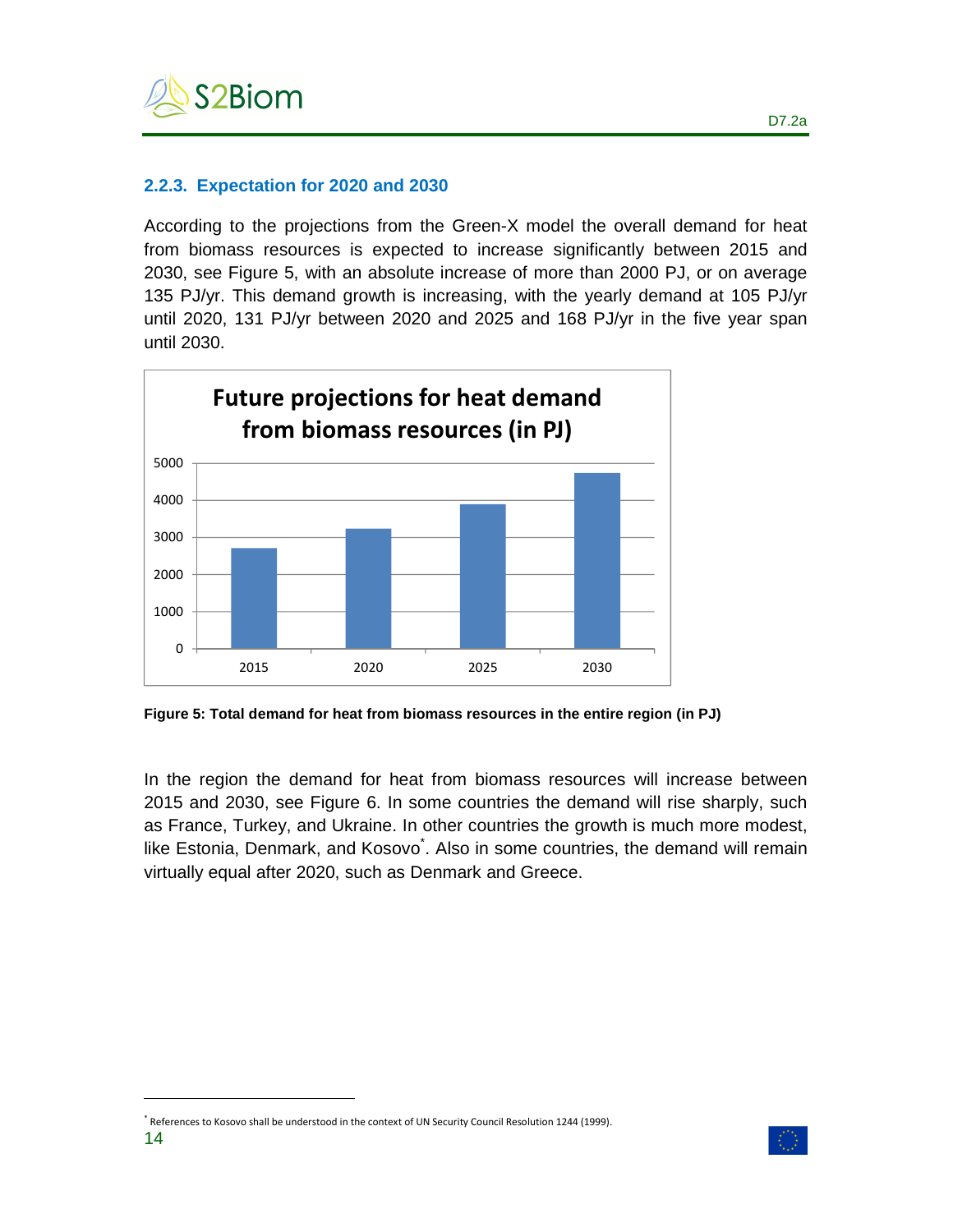



**Figure 6: Heat demand from biomass resources until 2030 in all countries in the region (in PJ)** 

#### **Centralised vs. decentralised**

Using the Green-X modelling results we can see that there is also a shift in heat production from decentralised to centralised solutions, especially in Turkey, see Table 1.

|                        | 2015 | 2020 | 2030 |
|------------------------|------|------|------|
| Total                  | 71%  | 68%  | 66%  |
| <b>EU28</b>            | 68%  | 66%  | 66%  |
| <b>Turkey</b>          | 98%  | 91%  | 63%  |
| <b>Western Balkans</b> | 99%  | 95%  | 86%  |

**Table 1: Share of decentralised consumption of heat from biomass resources** 

#### **Demand by sector**

Although the overall demand for heat will increase until 2030, this is not the case in each separate sector, see Figure 7. There is a modest growth in the services sector and an increase of almost 200% of the industry sector, the households will be using less energy in 2030 than they use in 2015.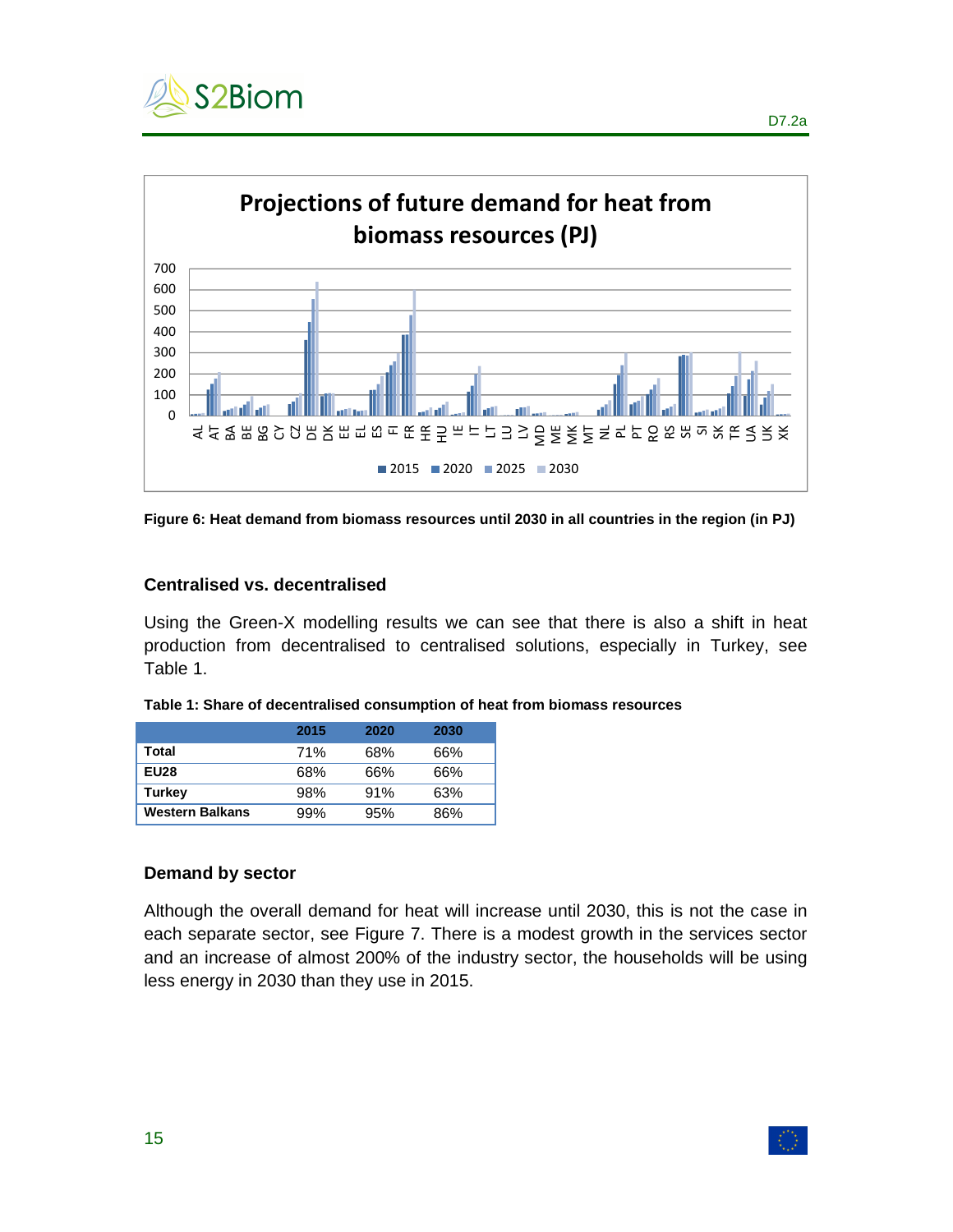



**Figure 7: Expected changes in heat demand from biomass resources per sector (in PJ)** 

# **2.3. Reference production route**

For households and services the most prevalent sources for meeting their heat demand are gas, coal, oil, electricity, and wood. The latter provides almost a quarter of the necessary heat on average in twelve countries in the east of Europe<sup>†</sup>, so the use of biomass for heat generation is already significant. In households wood stoves are often used to generate heat.

For industrial applications the burning of gas or coal in boilers is most prevalent in providing the necessary heat for the production processes.

## **2.4. Bio-based heat production**

 $\overline{a}$ 

#### **2.4.1. Type of biomass feedstock used**

According to the results from the Green-X model, most of the biomass that will be used for heat will be solid biomass, while bio-waste and biogas will play a much smaller role, see Figure 8.



<sup>16</sup>  † Bulgaria, Croatia, Czech Republic, Estonia, Latvia, Lithuania, Hungary, Poland, Romania, Slovakia, Slovenia, and Finland (ODYSSEE-MURE, 2014).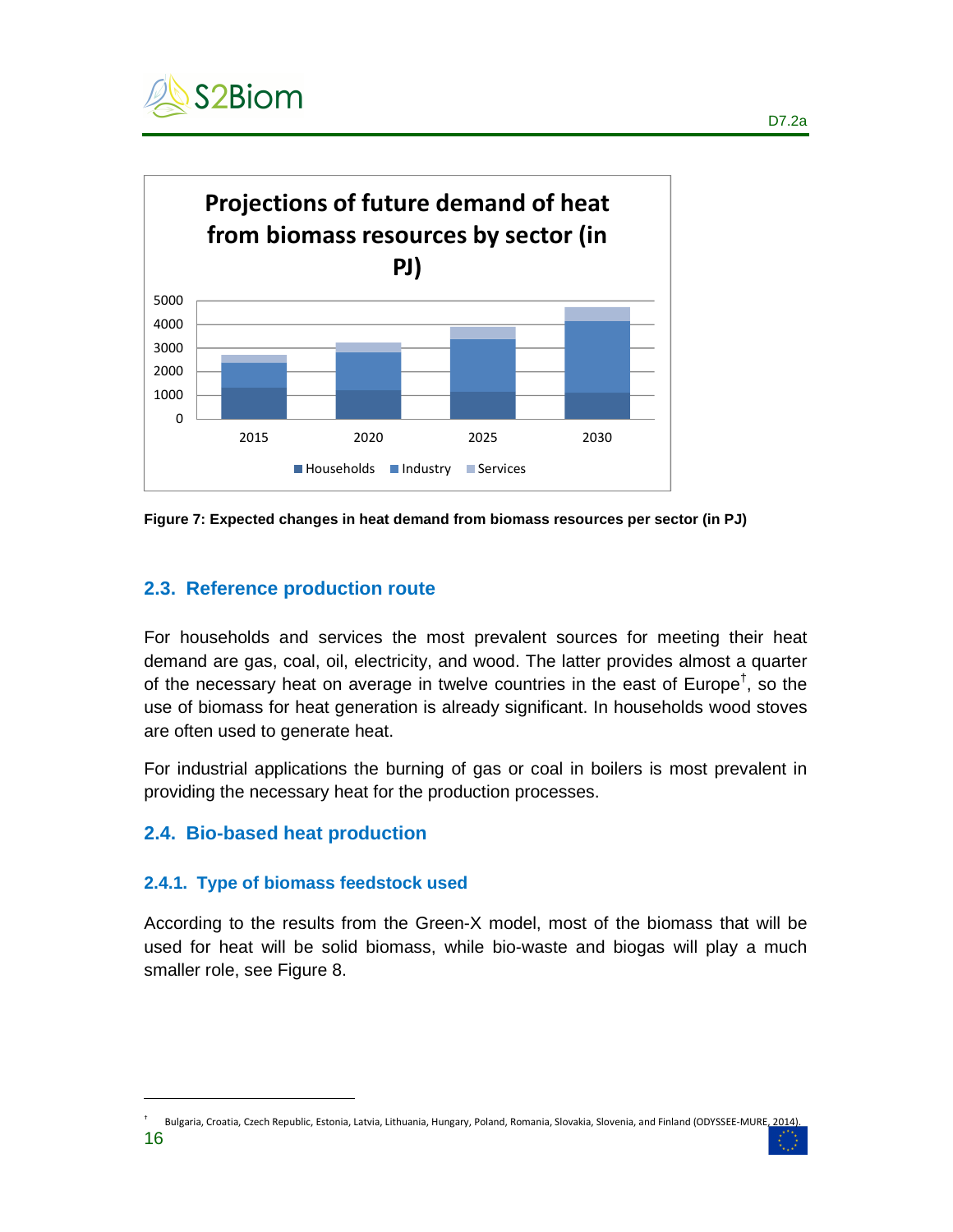



**Figure 8: Sources of biomass in all regions (in PJ), except Moldova and Ukraine. Grid and nongrid are terms used in the original source (Green-X, 2014)** 

This solid biomass can be wood chips or wood pellets in boilers or on a larger scale co-firing in coal-fired power plants. For individual households direct combustion of forest biomass will remain important. This is especially true for more Eastern European countries, while countries like Sweden and Austria will likely make more use of pellets which have a higher calorific value (Atanasui, 2010).

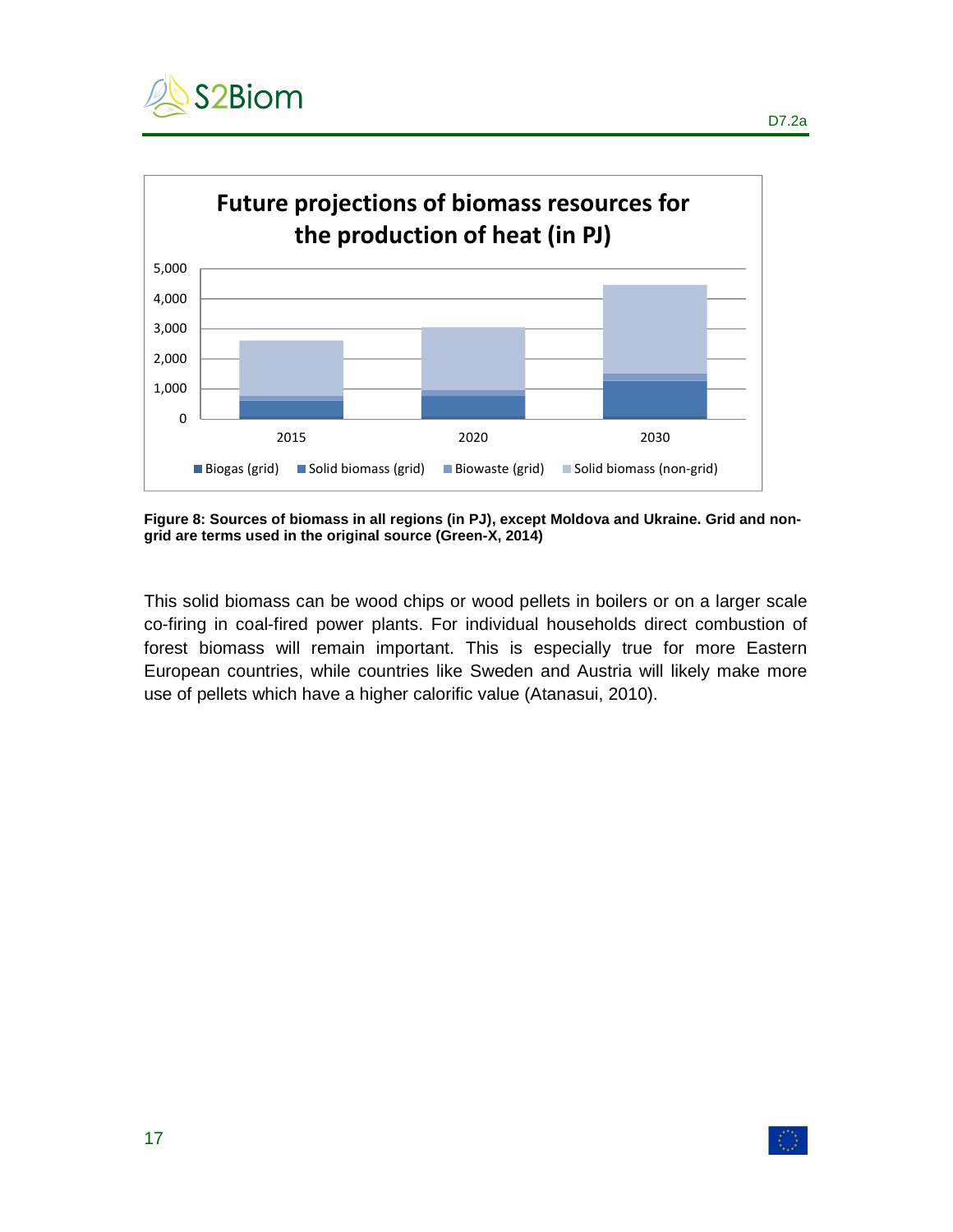

# **3. PMC2: Electricity**

#### **3.1. Applications**

Electricity has myriads of uses and is an essential part of modern life. Electricity is used by people for powering appliances that allow them to light, heat, cool, refrigerate, and operate appliances such as computers, electronics, machinery, but also for different forms of transport, such as trains and electric cars. Electricity use has increased sharply over the course of the last century and is projected to grow, albeit at as much slower pace, in the future.

#### **3.2. Market**

#### **3.2.1. Current market size**

In this section we will refer to the demand for electricity from biomass resources and not the more general demand for electricity The current market size for electricity from biomass resources is shown in Figure 9.



**Figure 9: Demand for electricity from biomass in 2015 (in PJ)**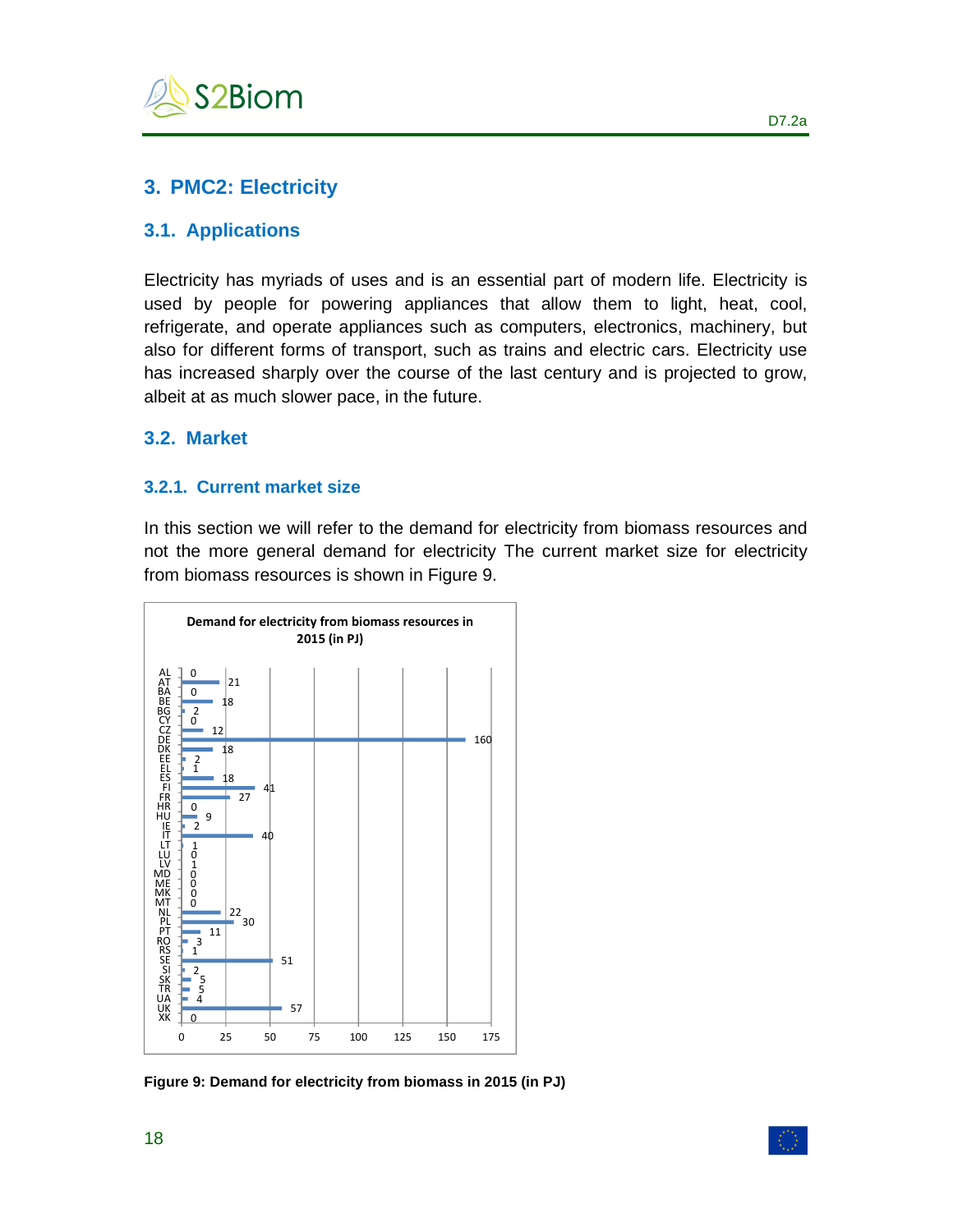

#### **3.2.2. Market development during past 10 years**

The total demand for electricity from biomass resources has increased with more than 250% from 216 PJ in 2005 to 566 PJ in 2015, see Figure 10. This increase is for a large part due to the spectacular increase of biomass electricity from about 30 PJ to 160 PJ in Germany over the last ten years. In many other countries there was also a steady growth in biomass electricity, such as Austria, Spain, Italy and Sweden. Other countries in the past had virtually no consumption of electricity from biomass resources, but have recently increased their production of biomass electricity, such as Greece, Lithuania, Luxembourg and Slovakia.



**Figure 10: Production of electricity from biomass resources over the past ten years in the region (in PJ)** 

#### **3.2.3. Expectation for 2020 and 2030**

For the entire region it is expected that the production of electricity from biomass will increase until 2030, see Figure 11. The average growth until 2030 will be approximately 32 PJ/yr, with the highest growth in the period 2020 to 2025.

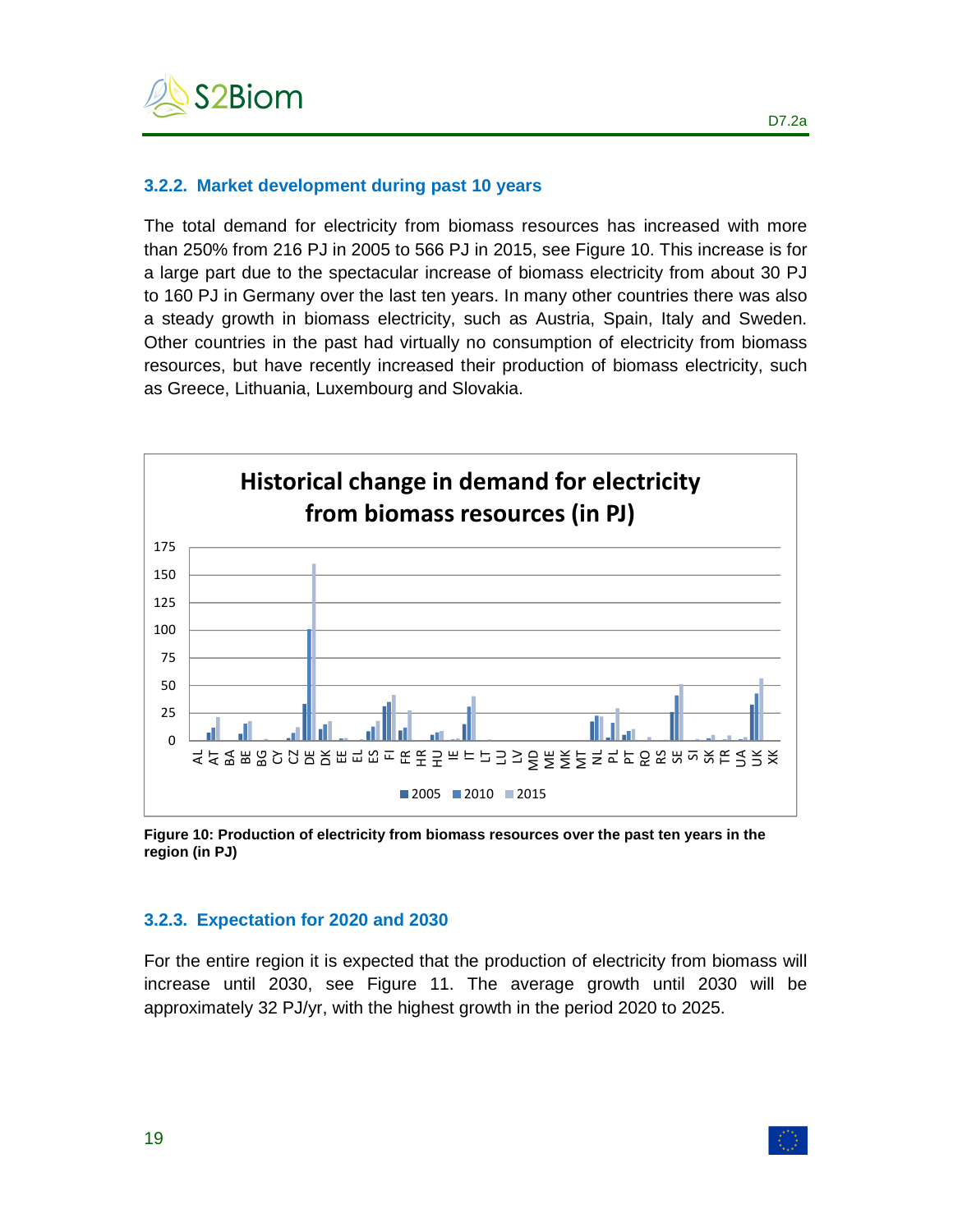



**Figure 11: Change in production of electricity from biomass resources in the entire region (in PJ)** 

Although for the region in total a growth is expected until 2030, this is not the case in all countries, see Figure 12. Some countries see a sharp increase in the production of electricity from biomass resources, e.g. France, Italy, Serbia and Turkey. In some countries the production of electricity from biomass resources will peak in 2025 and decline afterwards, such as Denmark, Italy, and the Netherlands.



**Figure 12: Expected changes in electricity production from biomass resources per country (in PJ)**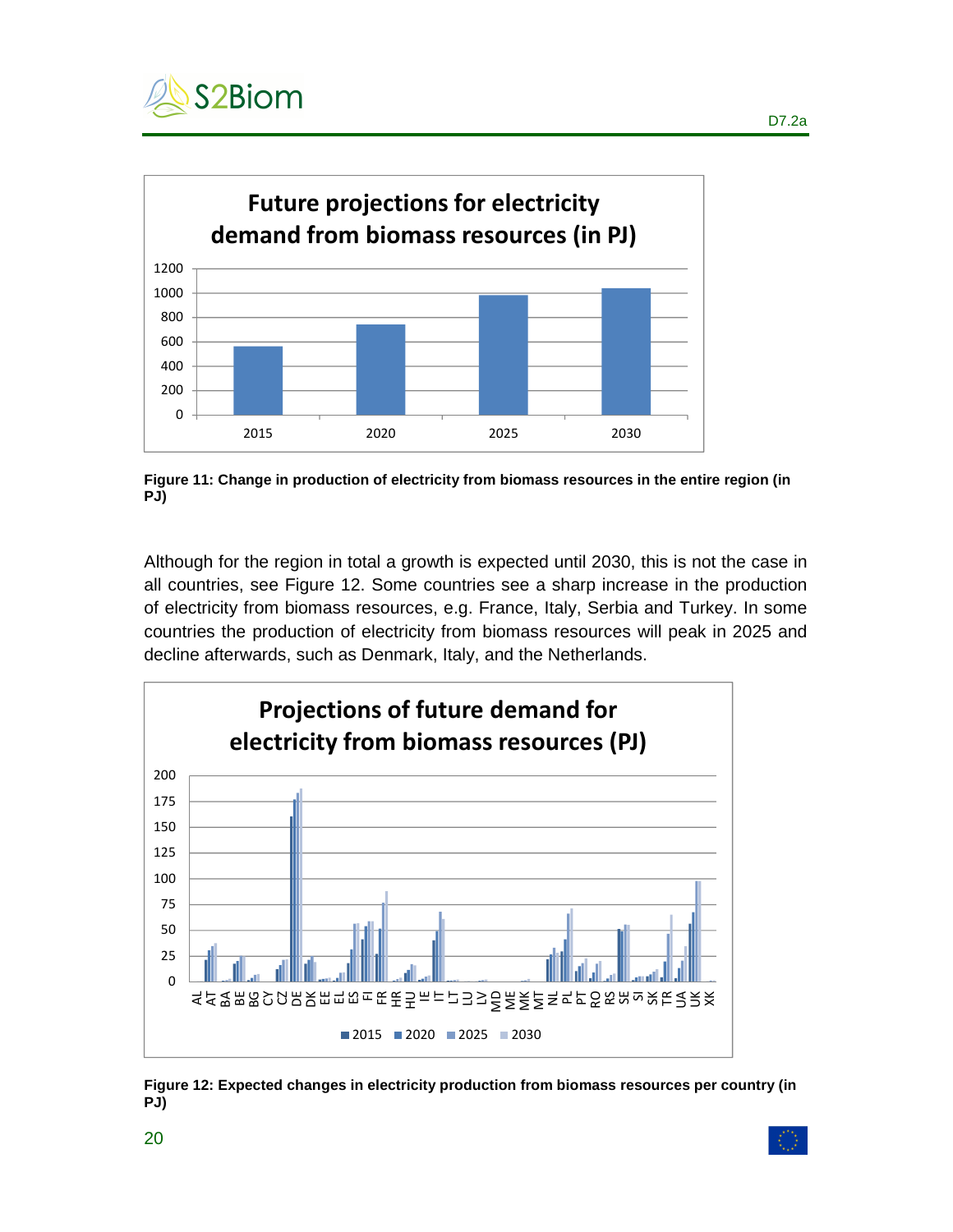

## **3.3. Reference production route**

In the EU28 almost half of the electricity produced is generated directly by burning fossil fuels (solid fuels, petroleum products and gas), with another quarter stemming from nuclear fission, see Figure 13. Only about a quarter of all electricity is generated by renewable resources.



**Figure 13: Electricity consumption by source for the EU28. Source: Eurostat, 2012** 

In the entire region, excluding Moldova and Ukraine, the share of renewables can be further subdivided into different categories as in Figure 14. A very large share of RES power comes from hydro-electric power stations and wind turbines. In total 18% of the total RES electricity comes from biomass resources.

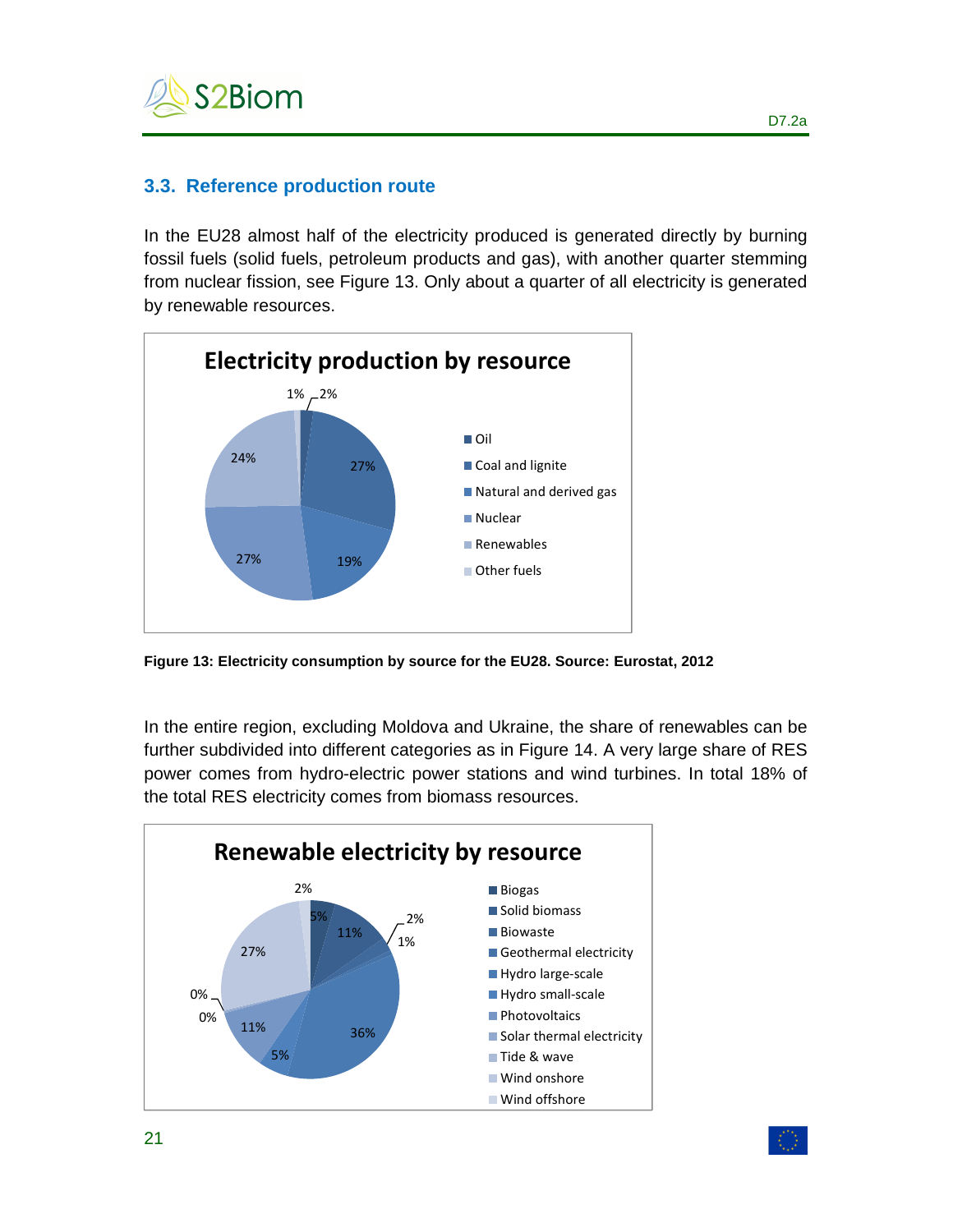

**Figure 14: Division of all RES electricity in the total region (excl. Moldova and Ukraine) in 2015. Source: Green-X, 2014** 

#### **3.4. Production of bio-based product**

#### **3.4.1. Type of biomass feedstock used**

In the 23 EU countries that have been researched by Atanasui (2010) it was estimated that by 2020 most of the bio-electricity produced would be fuelled by either solid biomass or biogas, with a much smaller role for liquid fuels from biomass resources.



**Figure 15: Resources used for the production of bio-electricity in 2020. Source: Atanasui, 2010.** 

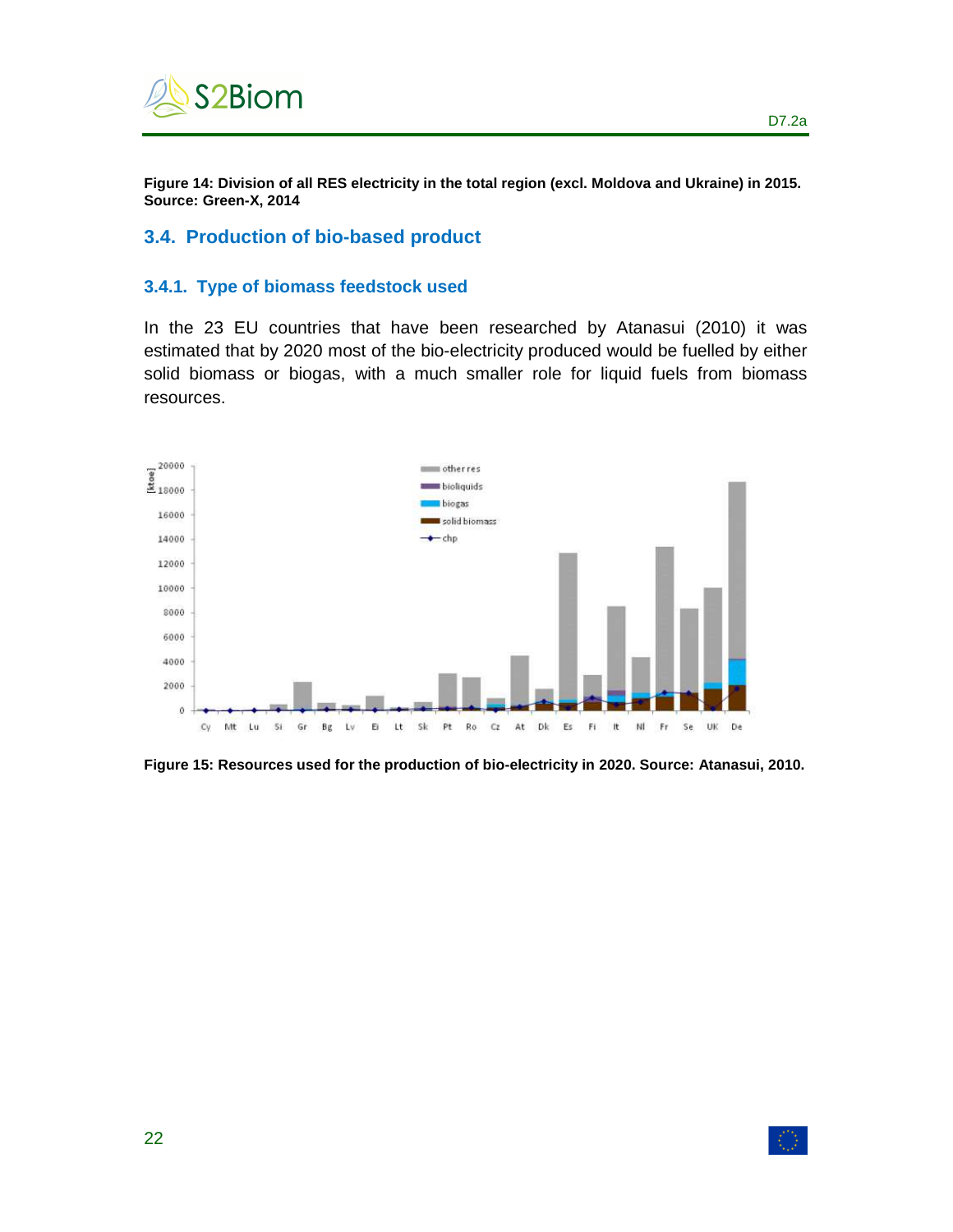

# **4. PMC3: (Advanced) Biofuels**

#### **4.1. Applications**

In general, biofuels are used as liquid fuels for road, air, and sea transport. All EU MS and Energy Community Treaty contracting parties are obliged to reach a 10% share of renewable energy in transport gross energy consumption by 2020. This target is subject to various other conditions, such as various sustainability criteria for the feedstocks to be used and the corresponding greenhouse gas savings of the fuels, a cap on the amount of conventional biofuels from food crops, and additional counting rules for advanced biofuels, electricity and hydrogen.

#### **4.2. Market**

#### **4.2.1. Current market size**

The current (2015) consumption of biofuels in the European Union, the West Balkan region and in Turkey is shown in Figure 16 . There are large differences among the countries, but these can partly be explained by a larger fuel consumption for transport in the different countries. However, also the share of final biofuel use on fuel demand in the transport sector varies widely in the EU, from 0.5% in Malta to 9% in Slovakia, see Figure 17.

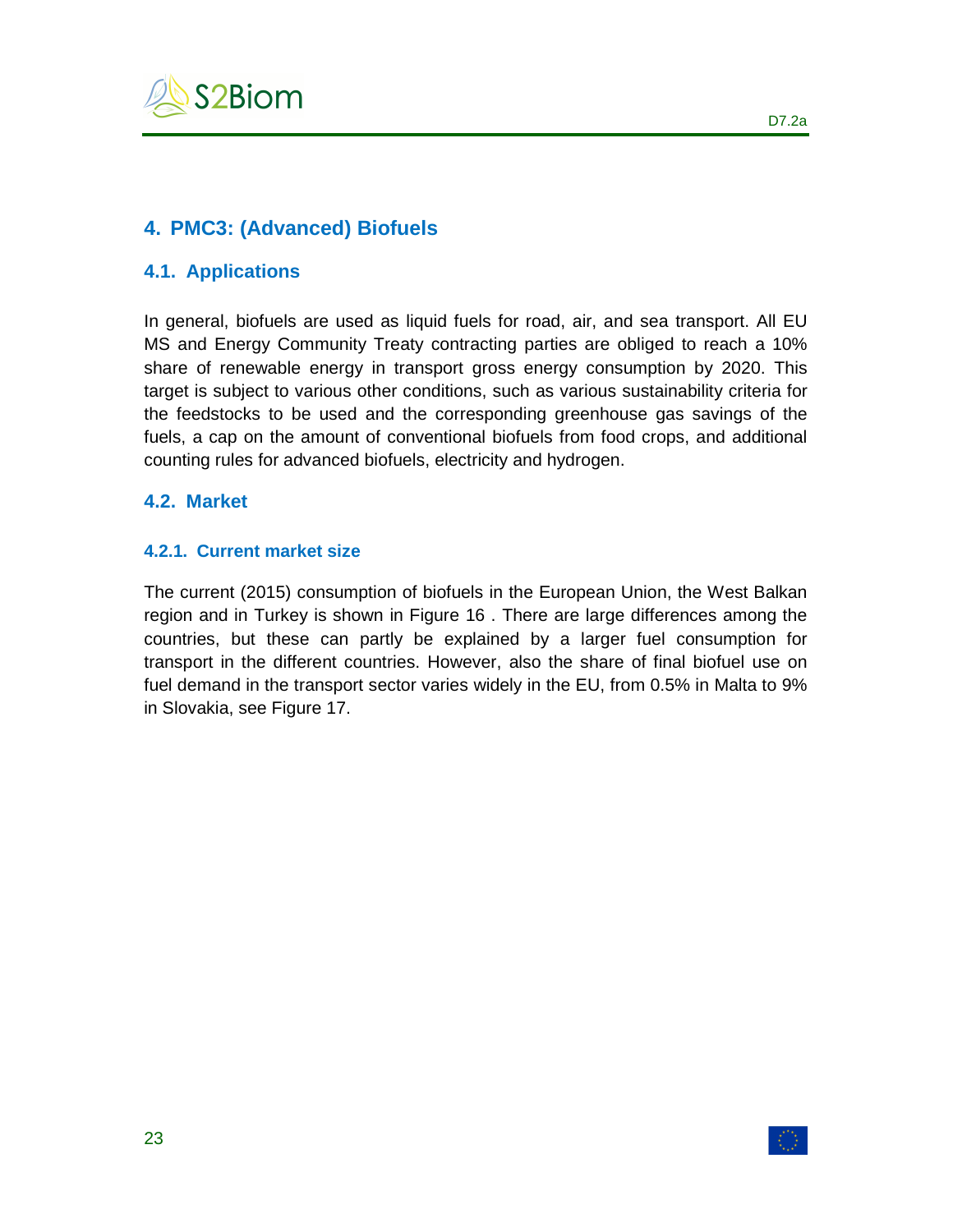



**Figure 16: Biofuel use in 2015 (in PJ), 771 PJ in total**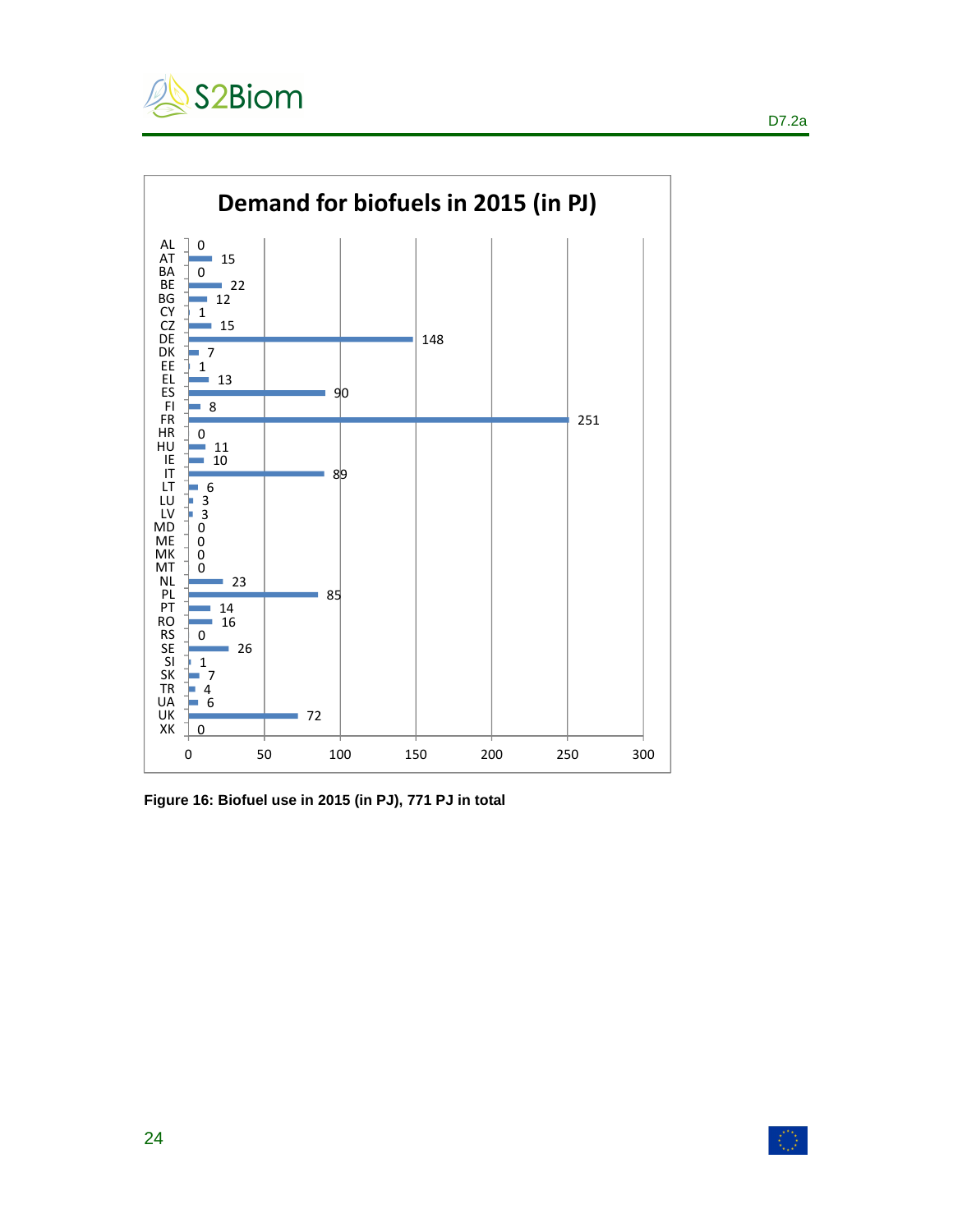



**Figure 17: Percentage of biofuels in the EU28 in 2015. Source: EC, 2013** 

#### **4.2.2. Market development during past 10 years**

The production of biofuels has increased significantly over the last decade in the EU28 region, see Figure 18. In ten years' time the consumption level of biofuels quintupled. The highest increase was realized in the first half of the decade.



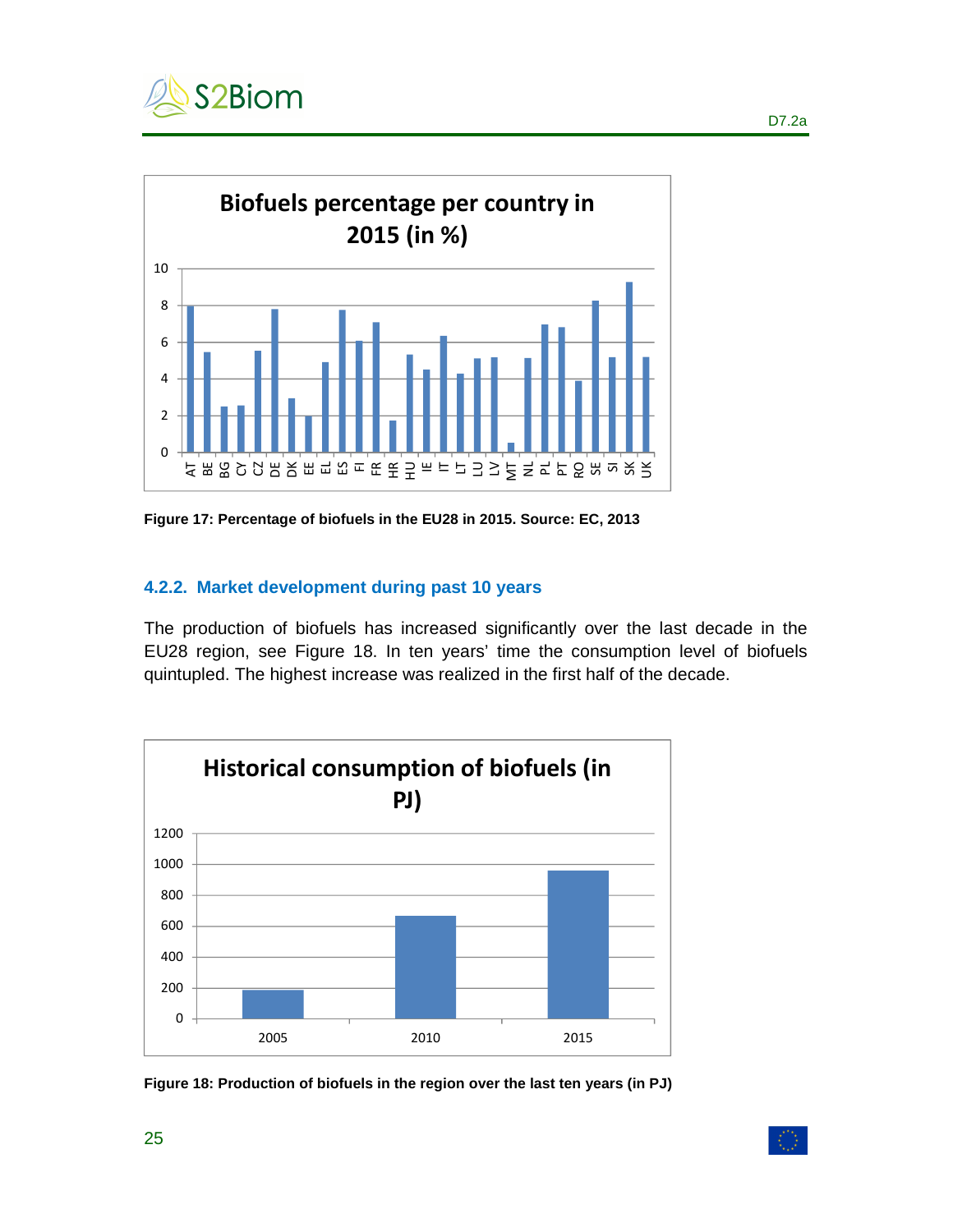

The pan-European consumption of biofuels is mainly driven by a couple of countries with high demand, such as Germany and France, see Figure 19. However, as we've seen in Figure 17, these countries don't have a high consumption of biofuels relative to their total transport fuel consumption level.



**Figure 19: Biofuel consumption in the region over the past ten years (in PJ)** 

#### **4.2.3. Expectation for 2020 and 2030**

The total biofuel consumption is expected to grow from 962 PJ in 2015 to 1216 PJ in 2020 and then further increase to 1258 PJ in 2030, see Figure 20. However, not in all individual countries an increase in biofuel demand is expected. In some countries biofuel consumption will increase until 2020 or 2025 and decrease to below 2015 levels in 2030, such as France and Italy. Others will see an increase until 2020 or 2025 but a decrease after that, such as Poland and Romania. In other countries, however, the demand for biofuels grows continuously, e.g. Lithuania and Finland, see Figure 21.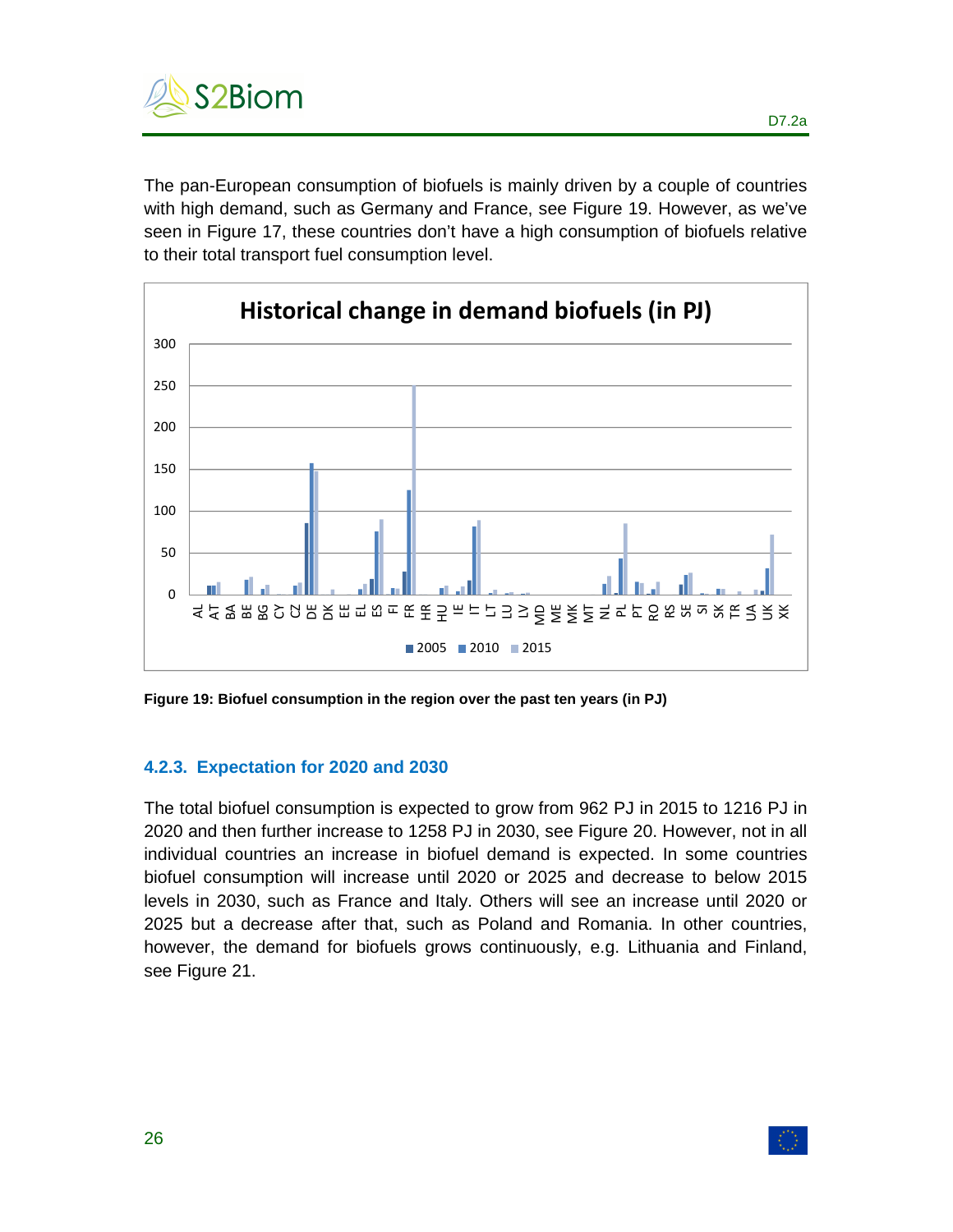



**Figure 20: Growth in biofuel consumption (in PJ)** 



**Figure 21: Expected change in biofuel consumption per country (in PJ)** 

In the future it is expected that for 2020 almost half of the biofuels will be imported from outside of the pan-European region, see Figure 22. However, after 2020 this share of imported biofuels will be reduced to about 20% of the total consumption. Where almost all domestically produced biofuels are first generation fuels in 2015, this is expected to change. Until 2020 this will be the case, but in the decade until 2030 there will be a swap of production from first generation biofuels to second generation biofuels. The 9.2% share of second generation biofuels in 2020 is also predicted by Atanasui (2010) for the 23 investigated EU countries, see Figure 23.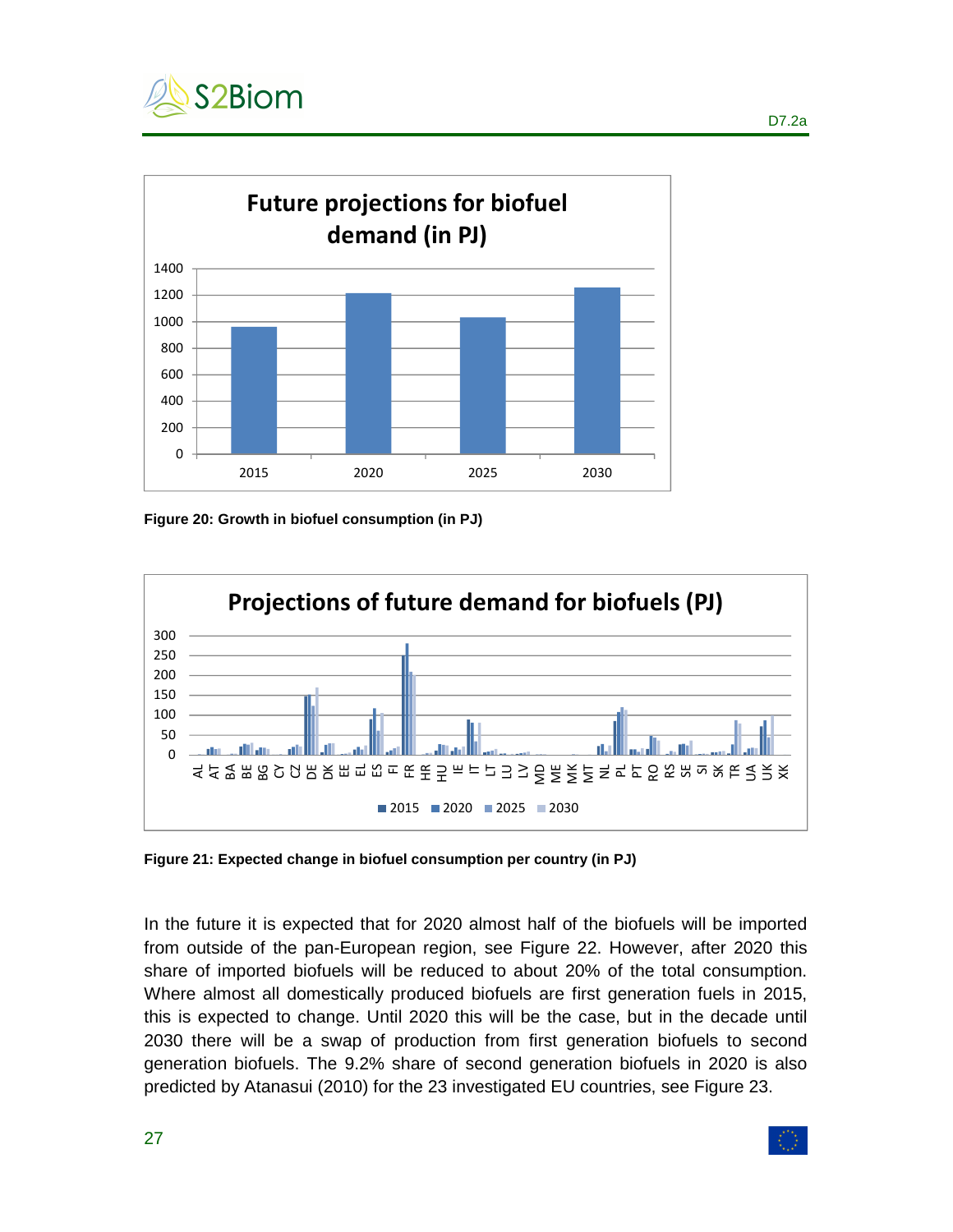



**Figure 22: Division of biofuel consumption by production source and generation (excluding Moldova and Ukraine), source Green-X** 



**Figure 23: Shares of second generation biofuels in the 2020 target. Source: Atanasui, 2010**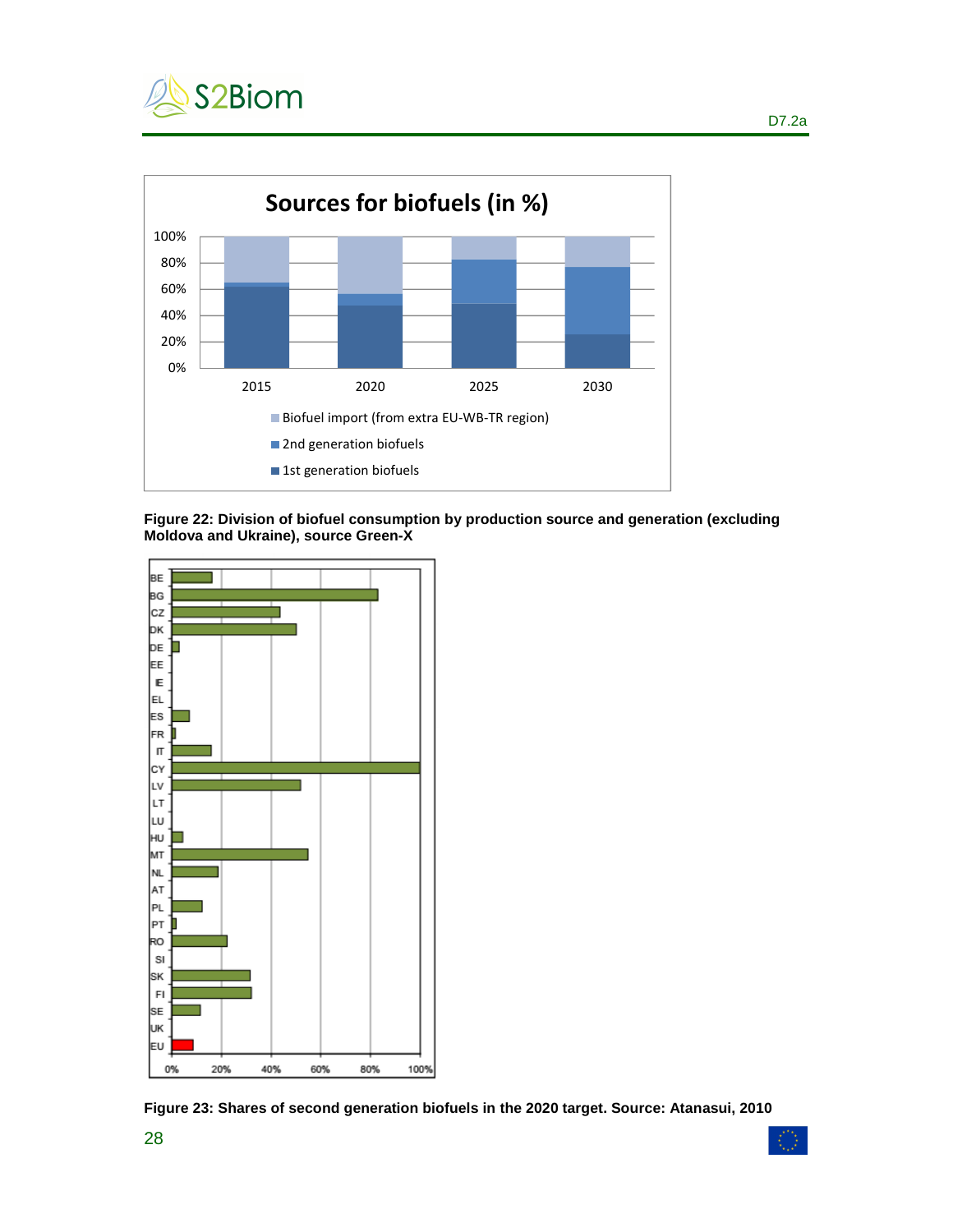

## **4.3. Reference production route**

Fuels for transport are usually all derivatives from petroleum.

## **4.4. Production of bio-based product**

In this section when referring to the bio-based product, we specifically refer to second generation or advanced biofuels only. The source of second generation biofuels according to Art. 21.2 in the RES Directive (2009/28/EC) must be wastes, residues, non-food cellulosic and ligno-cellulosic material.

#### **4.4.1. Development during past 10 years**

Second generation biofuels have not been consumed before 2010.

#### **4.4.2. Current production**

The current production of second generation biofuels is approximately 3% of total biofuel consumption, when assumed all imports are first generation biofuels.

#### **4.4.3. Forecast 2020 and 2030**

In 2020 it is expected 9.2% of all biofuels are second generation biofuels. This would amount to approximately 100 PJ of second generation biofuels, see

Figure **24**. By 2030 the half of all biofuels produced in the EU28, West Balkan and Turkey will be second generation biofuels. This would mean a production of more



than 600PJ.

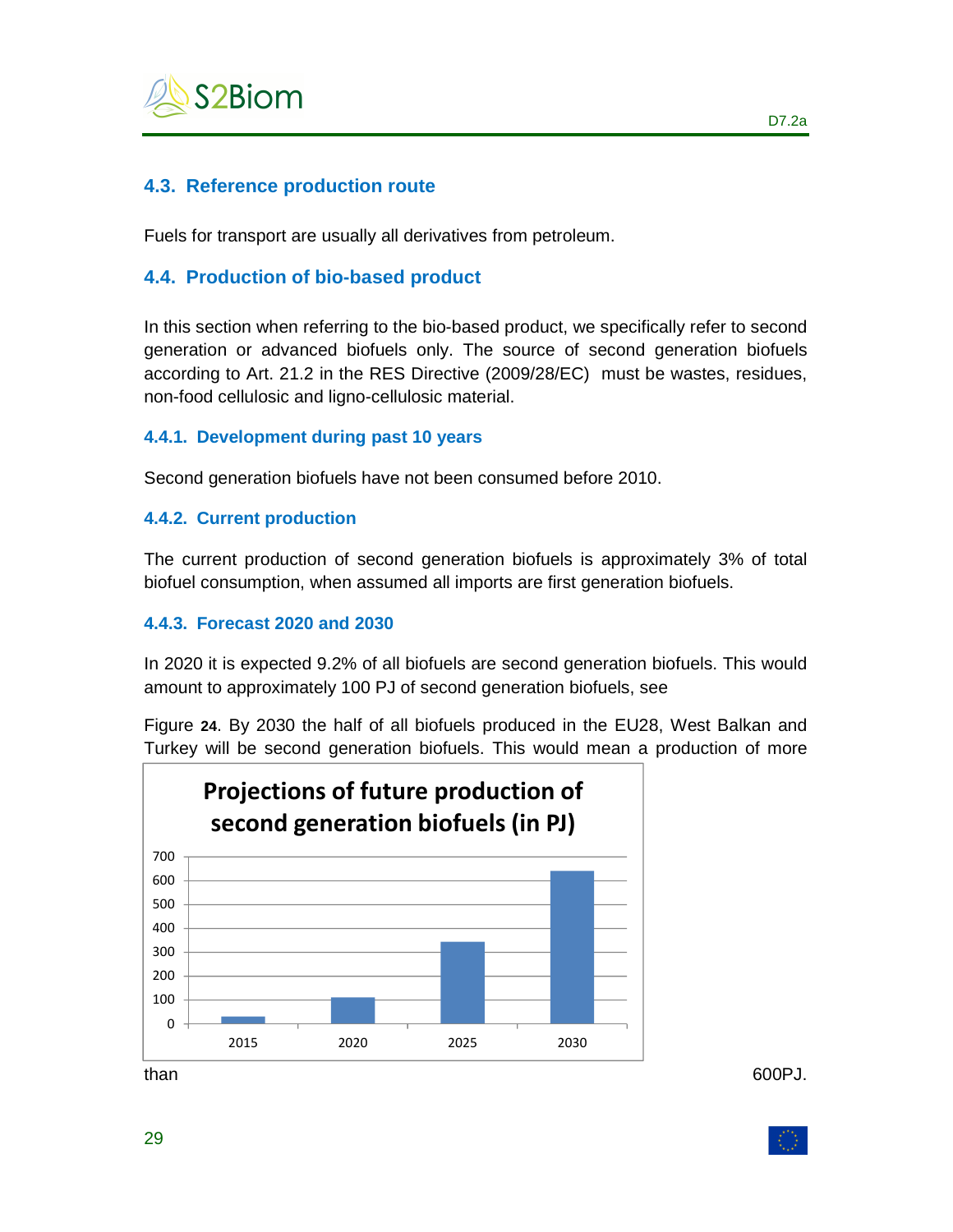

#### **Figure 24: Future production of second generation biofuels in the region (in PJ)**

#### **4.4.4. Type of biomass feedstock used**

As stated before the source of second generation biofuels according to Art. 21.2 in the RES Directive (2009/28/EC) must be wastes, residues, non-food cellulosic and ligno-cellulosic material. Examples of biofuels from ligno-cellulosic material are cellulosic ethanol, biomass-to-liquids diesel (pyrolysis oil) and bio-synthetic gas (FTfuels).

# **5. References**

Atanasui, B. (2010). The role of bioenergy in the National Renewable Energy Action Plans: a first identification of issues and uncertainties. Insitute for European Environmental Policy. Biomass Futures Project (funded by Intelligent Energy Europe). Retrieved from:

http://www.ieep.eu/assets/753/bioenergy\_in\_NREAPs.pdf

European Commission (2013). EU Energy, Transport and GHG Emissions Trends to 2050 – reference scenario 2013. Retrieved from:

http://ec.europa.eu/transport/media/publications/doc/trends-to-2050-update-2013.pdf

Eurostat (2012). Primary production of energy by resource (ten00076). Retrieved from:

http://ec.europa.eu/eurostat/tgm/graph.do?tab=graph&plugin=1&pcode=ten00 076&language=en&toolbox=data

- Green-X (2014) modelling by TU Wien as done for the BETTER project (Bringing Europe and Third countries closer Together through renewable Energies, Contract N°: IEE/11/845/SI2.616378). Assumed scenario: Turkey non-EU/EnC affiliate.
- National Renewable Energy Action Plans from EU Member States. Retrieved from: http://ec.europa.eu/energy/en/topics/renewable-energy/national-action-plans
- National Renewable Energy Action Plans from non-EU Member States (Kosovo\*, Montenegro, Moldova, Serbia and Ukraine). Retrieved from:

https://www.energy-

community.org/portal/page/portal/ENC\_HOME/AREAS\_OF\_WORK/Instrumen ts/Renewable\_Energy/NREAPs\_Forecasts

ODYSSEE-MURE (2014). Data on energy resources for heat. Sourced December 2014.

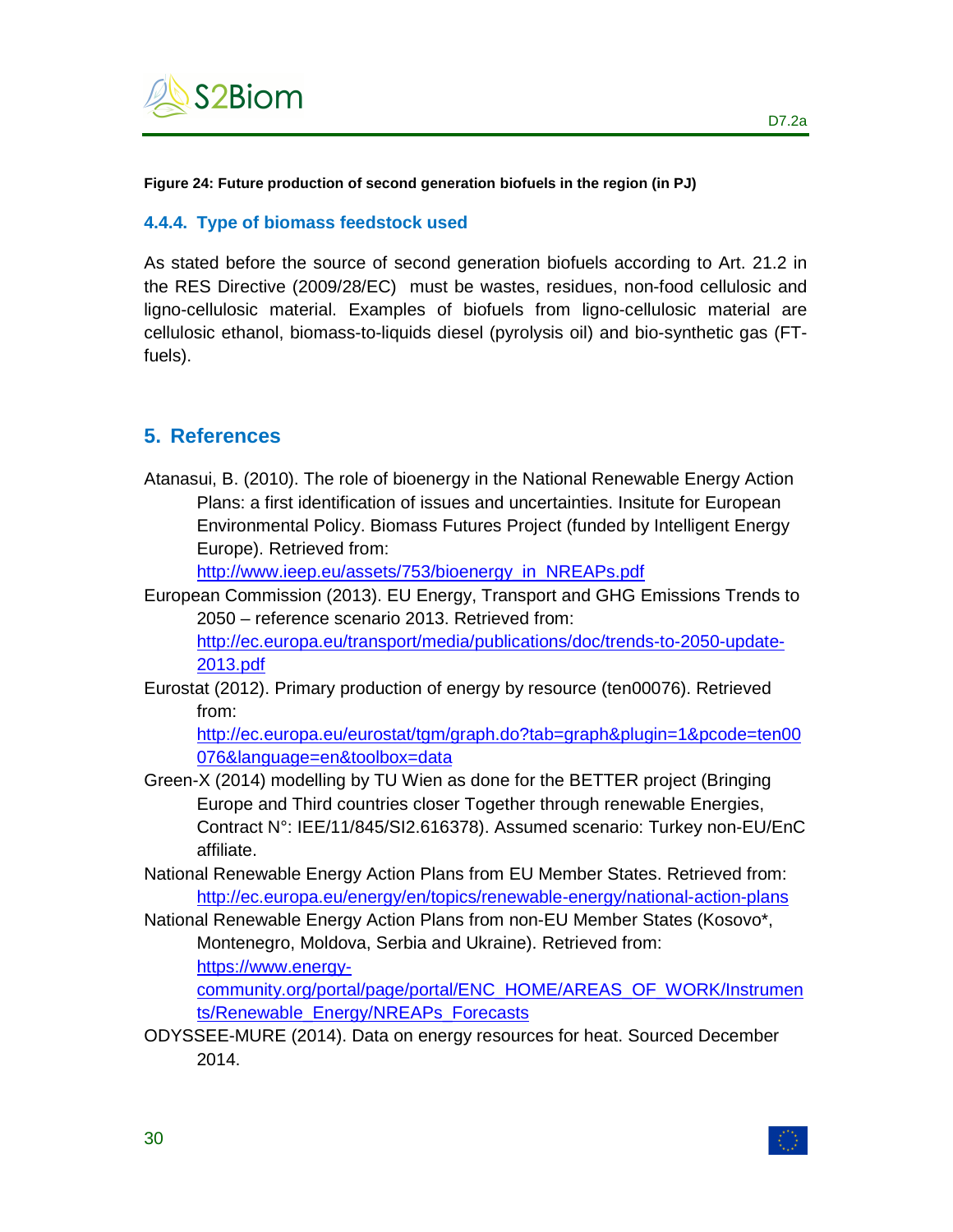

# **Annex I**

Tables with the input data for the model as used and described in this report. Light green means taken from Green-X data. Light blue is from other data sources (NREAP, national statistics, Eurostat) and orange is the average of the two.



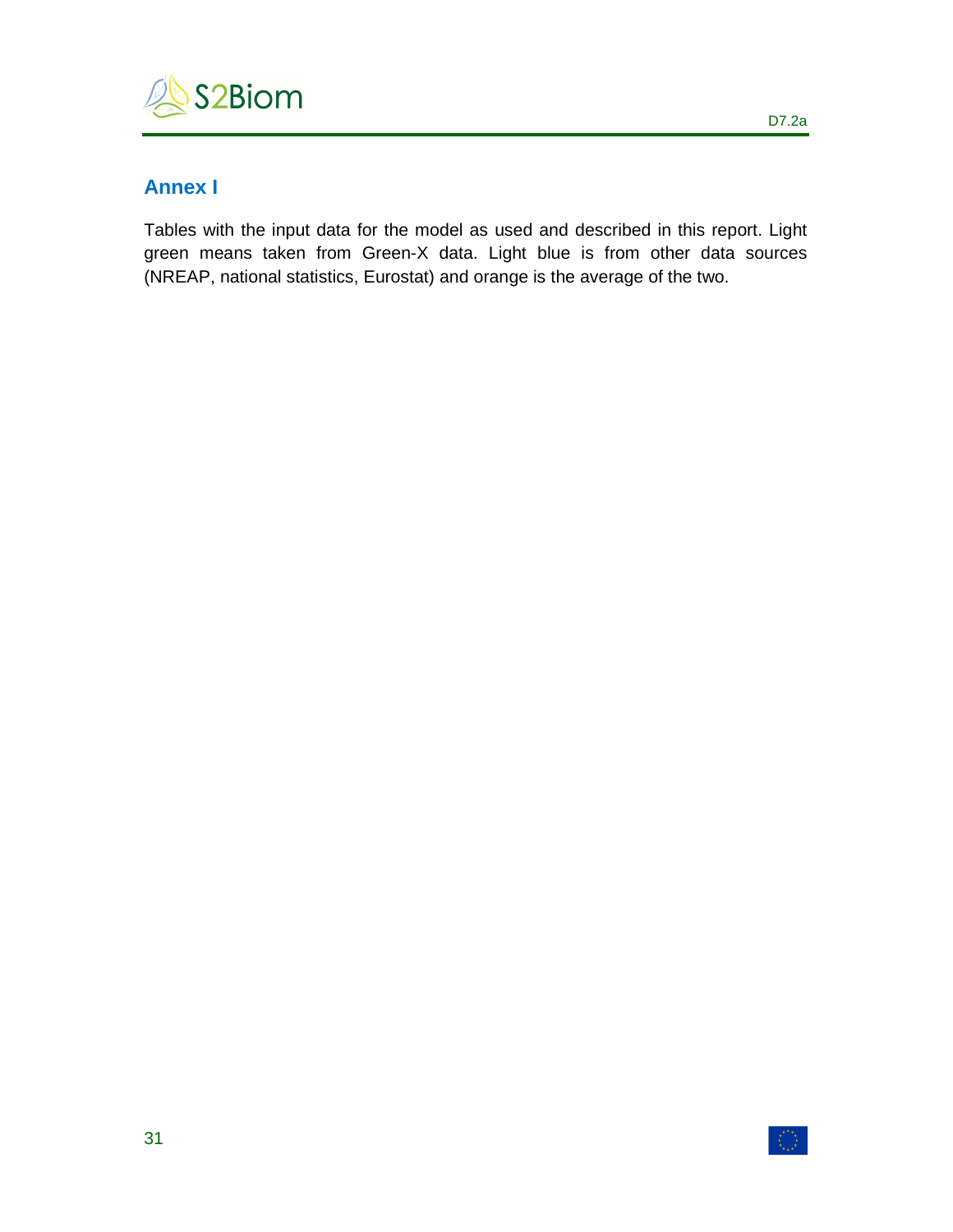

# **I.1 Heat from biomass (in PJ)**

|              | 2005             | 2010           | 2015                    | 2020                    | 2025           | 2030           | 2040                     |
|--------------|------------------|----------------|-------------------------|-------------------------|----------------|----------------|--------------------------|
| <b>AL</b>    | $\mathbf 0$      | $\mathbf{1}$   | $\bf 8$                 | $\overline{9}$          | 11             | 14             | 18                       |
| AT           | 108              | 121            | 125                     | 153                     | 177            | 208            | 233                      |
| BA           | $\pmb{0}$        | $\overline{2}$ | 23                      | 30                      | 35             | 44             | 59                       |
| <b>BE</b>    | 17               | 24             | 38                      | 53                      | 70             | 94             | 135                      |
| ΒG           | 26               | 26             | 29                      | 39                      | 49             | 55             | 51                       |
| СY           | $\pmb{0}$        | $1\,$          | $\overline{\mathbf{0}}$ | $\mathbf{1}$            | $1\,$          | $\mathbf{1}$   | $\overline{2}$           |
| CZ           | 48               | 61             | 56                      | 69                      | 88             | 108            | 146                      |
| DE           | 255              | 303            | 362                     | 447                     | 556            | 638            | 764                      |
| DK           | 62               | 79             | 93                      | 106                     | 108            | 107            | 105                      |
| EE           | 18               | 22             | 23                      | 28                      | 32             | 37             | 41                       |
| EL.          | 34               | 36             | 31                      | 22                      | 26             | 28             | 40                       |
| ES           | 123              | 127            | 124                     | 125                     | 152            | 190            | 260                      |
| FI.          | 194              | 177            | 206                     | 242                     | 258            | 299            | 347                      |
| FR           | 324              | 352            | 386                     | 387                     | 480            | 601            | 762                      |
| HR           | $\mathbf{0}$     | $\mathbf{1}$   | 18                      | 20                      | 28             | 40             | 54                       |
| HU           | 19               | 29             | 29                      | 38                      | 54             | 67             | 92                       |
| IE           | $\boldsymbol{6}$ | $\overline{7}$ | $\overline{7}$          | $9\,$                   | 13             | 17             | 24                       |
| ΙT           | 58               | 79             | 116                     | 144                     | 198            | 237            | 278                      |
| LΤ           | 24               | 23             | 30                      | 36                      | 43             | 47             | 50                       |
| LU           | $\mathbf 1$      | $1\,$          | $\sqrt{2}$              | $\overline{\mathbf{3}}$ | $\overline{4}$ | $\sf 5$        | 6                        |
| LV           | 40               | 36             | 33                      | 40                      | 41             | 48             | 59                       |
| MD           | $\bf 8$          | 8              | 10                      | 12                      | 15             | 18             | 23                       |
| ME           | $\bf 0$          | $\bf{0}$       | $\overline{3}$          | $\overline{3}$          | $\sqrt{4}$     | 5              | $\overline{7}$           |
| MK           | $\mathbf{0}$     | $\mathbf 1$    | $\boldsymbol{9}$        | 12                      | 15             | 19             | 24                       |
| МT           | $\mathbf{0}$     | $\mathbf 0$    | $\pmb{0}$               | $\overline{0}$          | $\mathbf 0$    | $\overline{0}$ | $\overline{\phantom{0}}$ |
| ΝL           | 16               | 20             | 30                      | 42                      | 56             | 74             | 115                      |
| PL           | 120              | 138            | 153                     | 195                     | 242            | 300            | 415                      |
| PT           | 89               | 77             | 56                      | 64                      | 72             | 93             | 125                      |
| <b>RO</b>    | 113              | 99             | 104                     | 126                     | 148            | 180            | 223                      |
| RS           | $\boldsymbol{0}$ | $\overline{2}$ | 29                      | 35                      | 44             | 57             | 76                       |
| <b>SE</b>    | 251              | 280            | 284                     | 290                     | 287            | 302            | 313                      |
| SI           | 16               | 15             | 16                      | 19                      | 24             | $30\,$         | 42                       |
| SΚ           | 13               | 16             | 21                      | 28                      | 35             | 45             | 59                       |
| TR           | 102              | 104            | 106                     | 143                     | 191            | 306            | 474                      |
| UA           | 76               | 73             | 95                      | 174                     | 215            | 262            | 337                      |
| UK           | 18               | 11             | 54                      | 88                      | 118            | 151            | 229                      |
| ΧK           | $\mathbf{0}$     | $\mathbf{1}$   | $\overline{7}$          | 8                       | 9              | 11             | 15                       |
| <b>Total</b> | 2178             | 2350           | 2715                    | 3242                    | 3899           | 4740           | 6003                     |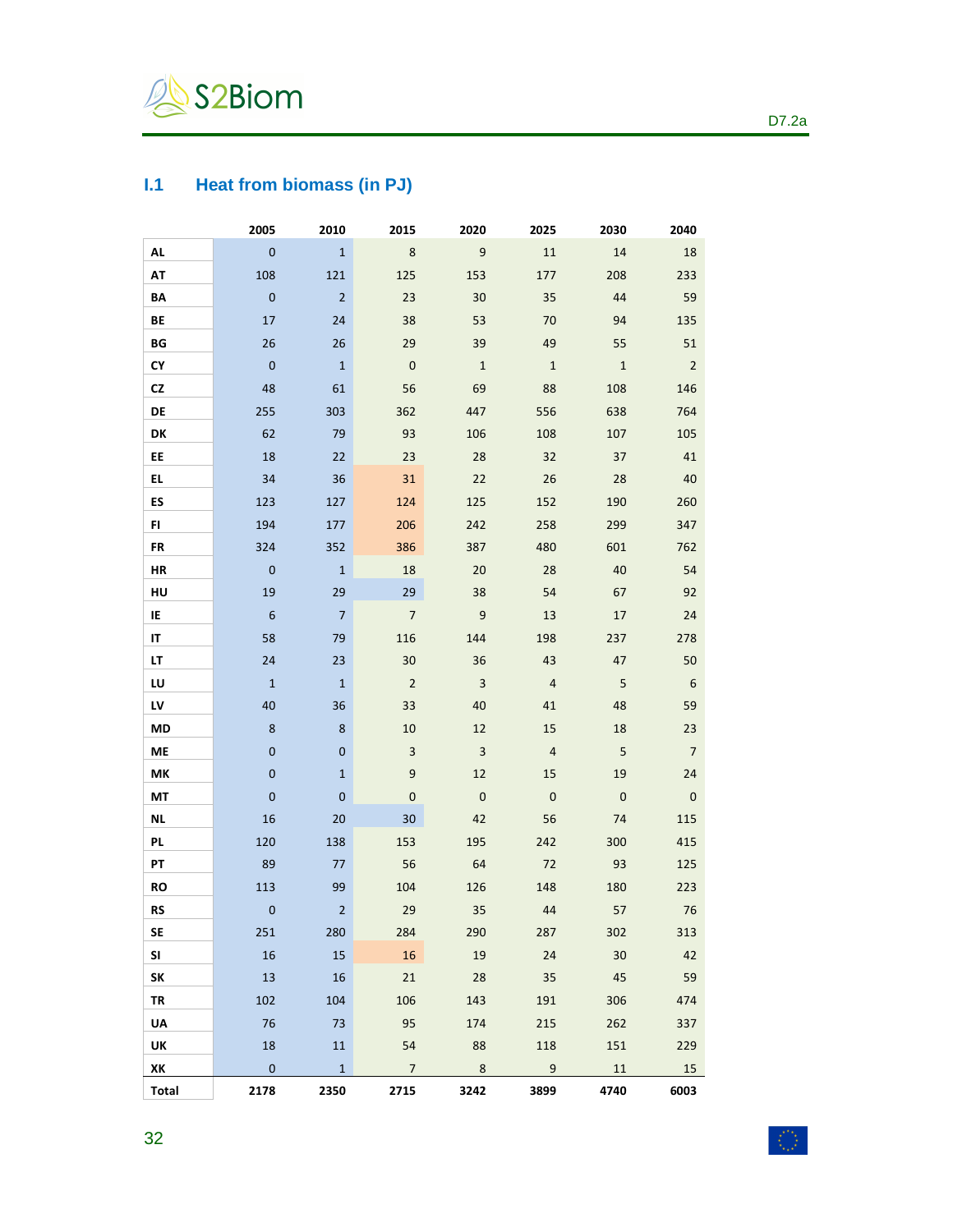

# **I.2 Electricity from biomass (in PJ)**

|              | 2005 | 2010    | 2015  | 2020    | 2025    | 2030    | 2040  |
|--------------|------|---------|-------|---------|---------|---------|-------|
| AL           | 0.0  | 0.0     | 0.1   | 0.3     | 0.6     | 0.7     | 1.0   |
| AT           | 7.4  | 11.8    | 21.3  | 30.7    | 34.8    | 37.5    | 35.2  |
| BA           | 0.0  | 0.0     | 0.2   | $1.1\,$ | 1.8     | 3.1     | 4.1   |
| BE           | 6.3  | 15.4    | 17.6  | 20.3    | 25.5    | 24.9    | 26.4  |
| BG           | 0.0  | 0.2     | 1.8   | 3.8     | 6.9     | 7.7     | 11.4  |
| CY           | 0.0  | 0.0     | 0.2   | 0.3     | 0.5     | 0.4     | 0.4   |
| CZ           | 2.4  | 7.1     | 12.2  | 16.4    | 21.3    | 21.9    | 24.7  |
| DE           | 33.4 | 101.1   | 160.4 | 177.0   | 183.4   | 187.6   | 172.0 |
| DK           | 10.4 | 14.9    | 17.7  | 21.3    | 25.1    | 19.3    | 18.5  |
| EE           | 0.1  | 2.0     | 2.3   | 3.0     | 3.3     | 4.0     | 4.8   |
| EL           | 0.3  | 0.6     | 1.2   | 3.9     | 8.9     | 9.4     | 11.2  |
| ES           | 8.6  | 12.8    | 18.1  | 31.6    | 56.7    | 56.9    | 101.1 |
| FI           | 31.3 | 35.3    | 41.4  | 54.1    | 59.0    | 59.0    | 59.1  |
| <b>FR</b>    | 9.3  | 12.0    | 27.3  | 51.7    | 76.9    | 88.2    | 140.6 |
| HR           | 0.0  | 0.0     | 0.4   | 1.3     | 2.9     | 4.0     | 7.6   |
| HU           | 5.5  | 7.5     | 8.8   | 11.7    | 17.3    | 16.1    | 20.1  |
| IE           | 0.4  | $1.1\,$ | 2.0   | 3.1     | 5.3     | 6.4     | 11.2  |
| IT           | 15.1 | 30.8    | 40.4  | 49.3    | 68.2    | 61.0    | 65.5  |
| LT           | 0.0  | 0.5     | 1.0   | $1.4\,$ | 1.9     | 2.4     | 6.4   |
| LU           | 0.2  | 0.3     | 0.5   | 0.5     | 0.7     | 0.6     | 0.6   |
| LV           | 0.1  | 0.2     | 0.5   | $1.1\,$ | $1.6\,$ | 2.5     | 5.5   |
| <b>MD</b>    | 0.0  | 0.0     | 0.0   | $0.1\,$ | 0.2     | 0.3     | 0.3   |
| <b>ME</b>    | 0.0  | 0.0     | 0.0   | 0.1     | 0.1     | 0.2     | 0.5   |
| MК           | 0.1  | 0.0     | 0.3   | 0.9     | $1.5\,$ | 2.9     | 4.0   |
| MT           | 0.0  | 0.0     | 0.0   | 0.0     | 0.1     | $0.1\,$ | 0.2   |
| <b>NL</b>    | 17.4 | 22.7    | 22.1  | 26.6    | 33.3    | 28.3    | 32.4  |
| PL           | 2.9  | 16.4    | 29.5  | 41.4    | 66.3    | 71.3    | 93.1  |
| PT           | 5.6  | 8.7     | 10.6  | 15.2    | 18.2    | 22.8    | 34.3  |
| <b>RO</b>    | 0.0  | 0.4     | 3.4   | 9.1     | 17.7    | 20.3    | 30.0  |
| <b>RS</b>    | 0.2  | 0.1     | 0.9   | 3.3     | 6.8     | 8.1     | 11.5  |
| SE           | 26.0 | 41.1    | 51.4  | 49.2    | 55.6    | 55.2    | 62.2  |
| SI           | 0.4  | 0.2     | 1.7   | 4.2     | 5.6     | 5.5     | 6.3   |
| SΚ           | 0.2  | 2.3     | 5.5   | 7.2     | 9.9     | 12.1    | 13.8  |
| TR           | 0.0  | 1.0     | 4.7   | 19.8    | 46.7    | 65.2    | 96.5  |
| UA           | 0.1  | 1.3     | 3.5   | 13.5    | 20.8    | 34.6    | 46.1  |
| UK           | 32.8 | 42.9    | 56.6  | 67.7    | 97.8    | 97.8    | 114.6 |
| ΧK           | 0.0  | 0.0     | 0.1   | 0.5     | 1.2     | 1.4     | 2.1   |
| <b>Total</b> | 216  | 391     | 566   | 743     | 984     | 1040    | 1275  |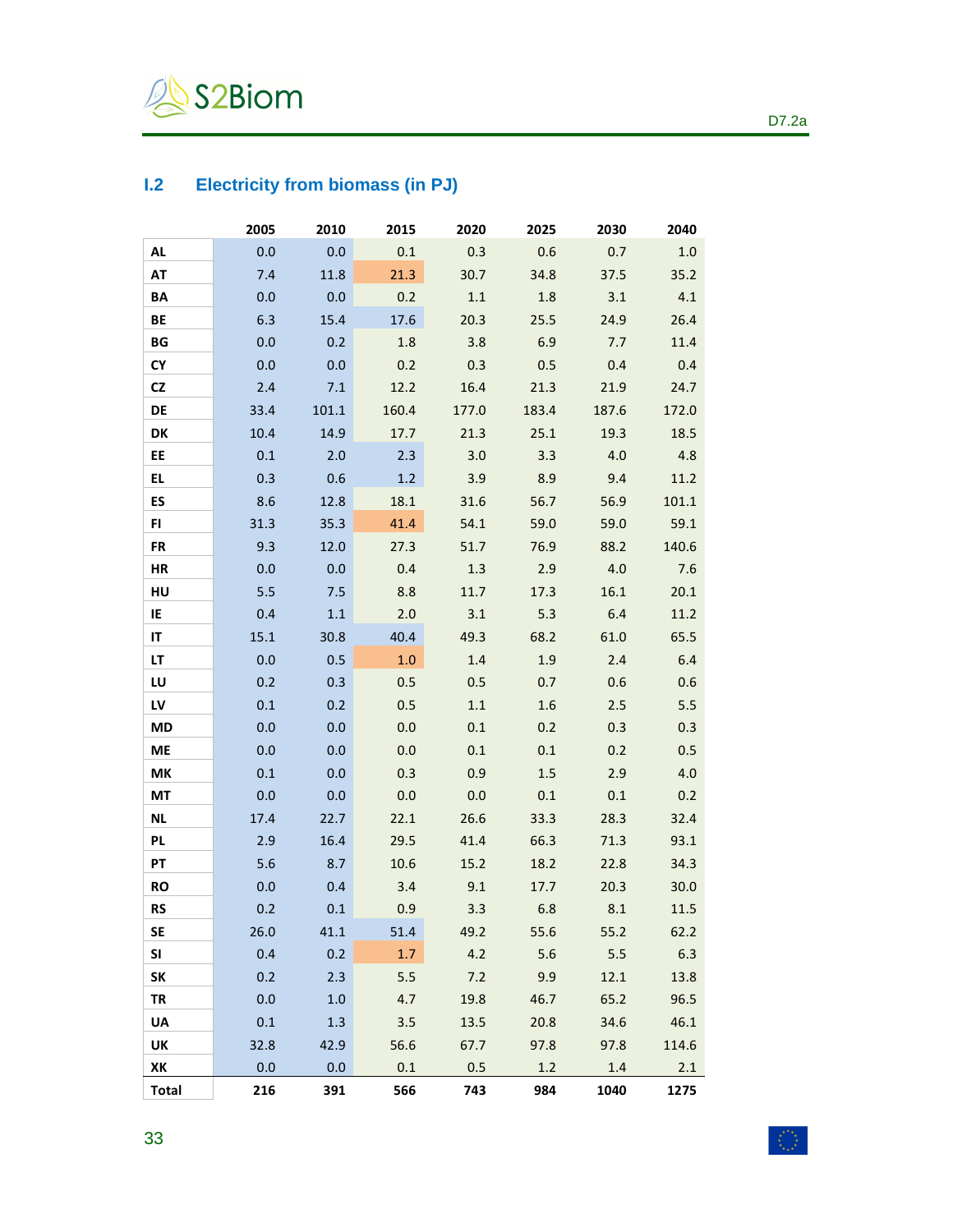

# **I.3 Biofuels consumption (in PJ)**

|                        | 2005             | 2010                     | 2015                    | 2020             | 2025                      | 2030             | 2040             |
|------------------------|------------------|--------------------------|-------------------------|------------------|---------------------------|------------------|------------------|
| AL                     | $\pmb{0}$        | $\pmb{0}$                | $\pmb{0}$               | $\mathbf 0$      | $\overline{2}$            | $\mathbf 1$      | $\mathbf{1}$     |
| AT                     | $11\,$           | $11\,$                   | 15                      | $20\,$           | 15                        | 17               | 49               |
| BA                     | $\pmb{0}$        | $\pmb{0}$                | $\mathbf 0$             | $\mathbf 1$      | $\overline{4}$            | $\mathbf{3}$     | $\overline{2}$   |
| BE                     | $\pmb{0}$        | 18                       | 22                      | 28               | 26                        | 31               | 69               |
| $\mathsf{B}\mathsf{G}$ | $\pmb{0}$        | $\boldsymbol{7}$         | $12\,$                  | 19               | 18                        | 16               | 44               |
| CY                     | $\pmb{0}$        | $1\,$                    | $\mathbf{1}$            | $\mathbf{1}$     | $\sqrt{2}$                | $\mathbf 1$      | $\overline{4}$   |
| CZ                     | $\pmb{0}$        | 11                       | 15                      | 20               | 26                        | 21               | 52               |
| DE                     | 86               | 158                      | 148                     | 152              | 124                       | 170              | 493              |
| DK                     | $\pmb{0}$        | $\mathbf 1$              | $\overline{7}$          | 26               | 30                        | 30               | 70               |
| EE.                    | $\mathbf 0$      | $\bf 0$                  | $\mathbf 1$             | $\overline{2}$   | $\ensuremath{\mathsf{3}}$ | 6                | 21               |
| EL.                    | $\pmb{0}$        | $\overline{\phantom{a}}$ | 13                      | $20\,$           | 13                        | 24               | 69               |
| ES                     | 19               | 76                       | 90                      | 118              | 61                        | 106              | 374              |
| FI.                    | $\mathbf 1$      | $\bf 8$                  | $\bf 8$                 | $11\,$           | $17\,$                    | $21\,$           | 60               |
| FR                     | 28               | 126                      | 251                     | 281              | 209                       | 202              | 527              |
| ${\sf HR}$             | $\pmb{0}$        | $\pmb{0}$                | $\mathbf 0$             | $\mathbf 1$      | $\sqrt{5}$                | 5                | $\overline{7}$   |
| HU                     | $\pmb{0}$        | $\bf 8$                  | $11\,$                  | 27               | 26                        | 24               | 57               |
| IE                     | $\pmb{0}$        | $\sqrt{5}$               | 10                      | 19               | 14                        | 21               | 53               |
| IT.                    | $17\,$           | 82                       | 89                      | 82               | 34                        | 82               | 268              |
| LT                     | $\pmb{0}$        | $\mathbf 2$              | $\boldsymbol{6}$        | $\boldsymbol{9}$ | $11\,$                    | 15               | 49               |
| LU                     | $\pmb{0}$        | $\overline{2}$           | $\overline{\mathbf{3}}$ | $\overline{4}$   | $\mathbf 1$               | $\mathsf 3$      | 13               |
| LV                     | $\mathbf 0$      | $1\,$                    | $\mathsf 3$             | $\overline{4}$   | $\boldsymbol{6}$          | $\boldsymbol{9}$ | 31               |
| MD                     | $\pmb{0}$        | $\pmb{0}$                | $\pmb{0}$               | $\overline{2}$   | $\overline{2}$            | $\mathbf 2$      | $\sqrt{4}$       |
| ME                     | 0                | $\bf 0$                  | $\pmb{0}$               | $\pmb{0}$        | $\bf 0$                   | $\pmb{0}$        | $\mathbf 1$      |
| MK                     | 0                | $\pmb{0}$                | $\pmb{0}$               | $\mathbf{1}$     | $\mathbf 2$               | $\mathbf 2$      | $\mathbf{1}$     |
| $\mathsf{MT}$          | $\pmb{0}$        | $\mathbf 0$              | $\pmb{0}$               | $\mathbf 1$      | $\mathbf 1$               | $\mathbf 1$      | $\mathbf 2$      |
| <b>NL</b>              | $\pmb{0}$        | 13                       | 23                      | 27               | $10\,$                    | 25               | 94               |
| PL.                    | $\mathbf 2$      | 44                       | 85                      | 108              | 120                       | 114              | 234              |
| PT                     | $\mathbf 1$      | 16                       | 14                      | 14               | $\,8\,$                   | 17               | $50\,$           |
| RO                     | $\overline{2}$   | $\overline{7}$           | 16                      | 48               | 44                        | 36               | 85               |
| RS                     | 0                | $\pmb{0}$                | $\pmb{0}$               | 3                | 10                        | 8                | $\boldsymbol{6}$ |
| <b>SE</b>              | 13               | 24                       | 26                      | 28               | 24                        | 37               | 105              |
| SI                     | $\pmb{0}$        | $\mathbf 2$              | $\mathbf 1$             | $\mathbf 2$      | $\mathbf{3}$              | $\mathsf 3$      | 12               |
| SK                     | $\mathbf{1}$     | $\overline{7}$           | $\overline{7}$          | $\overline{7}$   | $\boldsymbol{9}$          | 10               | 23               |
| <b>TR</b>              | 0                | $\mathbf 0$              | $\overline{4}$          | 26               | 88                        | 79               | 57               |
| UA                     | $\pmb{0}$        | $\mathbf 0$              | $\boldsymbol{6}$        | 16               | 18                        | $17\,$           | 41               |
| UK                     | 5                | 32                       | 72                      | 87               | 45                        | 100              | 351              |
| XK                     | $\boldsymbol{0}$ | $\mathbf 0$              | $\pmb{0}$               | $\mathbf 0$      | $\,1\,$                   | $\mathbf 1$      | $\mathbf{1}$     |
| Total                  | 188              | 668                      | 962                     | 1216             | 1033                      | 1258             | 3379             |